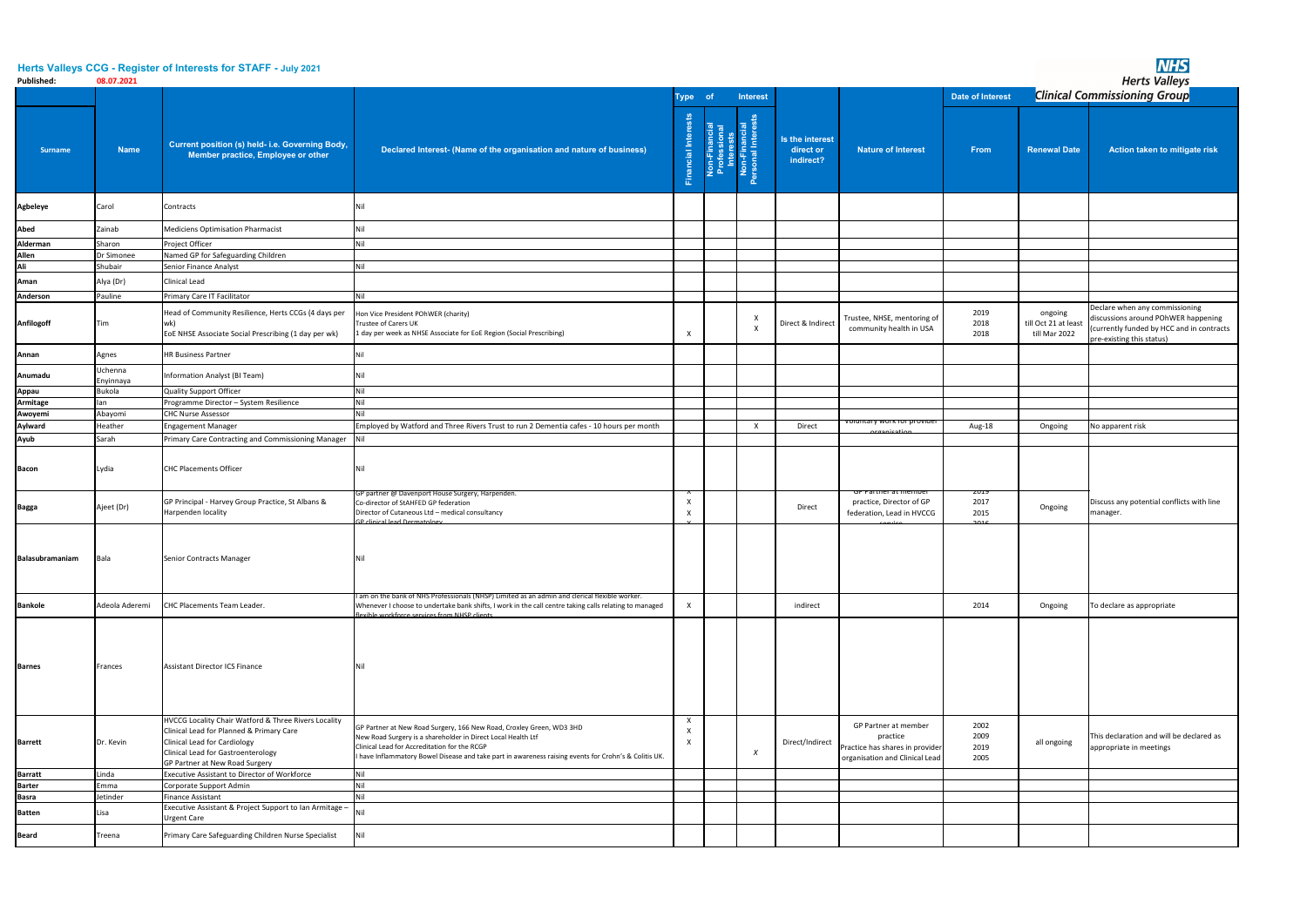| <b>Surname</b>                     | <b>Name</b>     | Current position (s) held- i.e. Governing Body,<br>Member practice, Employee or other        | Declared Interest- (Name of the organisation and nature of business)                                                                                                                                                                                                                                                                                                                                                                                                                                                                                                                                       | <b>Financial Interests</b> | ancial<br>sional<br>›sts | Interests<br>Non-Financial<br>ersonal Interests<br>$\Omega$ | Is the interest<br>direct or<br>indirect?        | <b>Nature of Interest</b>                                                                                               | <b>From</b>                  | <b>Renewal Date</b>           | Action taken to mitigate risk                                                                                             |
|------------------------------------|-----------------|----------------------------------------------------------------------------------------------|------------------------------------------------------------------------------------------------------------------------------------------------------------------------------------------------------------------------------------------------------------------------------------------------------------------------------------------------------------------------------------------------------------------------------------------------------------------------------------------------------------------------------------------------------------------------------------------------------------|----------------------------|--------------------------|-------------------------------------------------------------|--------------------------------------------------|-------------------------------------------------------------------------------------------------------------------------|------------------------------|-------------------------------|---------------------------------------------------------------------------------------------------------------------------|
| <b>Benson</b>                      | Anna (Dr)       | Clinical Lead for Mental Health & Learning Disabilities                                      | Nil                                                                                                                                                                                                                                                                                                                                                                                                                                                                                                                                                                                                        |                            |                          |                                                             |                                                  |                                                                                                                         |                              |                               |                                                                                                                           |
|                                    |                 | within St Albans & Harpenden locality.                                                       |                                                                                                                                                                                                                                                                                                                                                                                                                                                                                                                                                                                                            |                            |                          |                                                             |                                                  |                                                                                                                         |                              |                               |                                                                                                                           |
| <b>Bhatt</b>                       | Ketan (Dr)      | Transformation Lead                                                                          |                                                                                                                                                                                                                                                                                                                                                                                                                                                                                                                                                                                                            |                            |                          |                                                             |                                                  |                                                                                                                         |                              |                               |                                                                                                                           |
| <b>Bloomfield</b>                  | Beryl           | Admin for Commissioning Team                                                                 | Nil<br>Nil                                                                                                                                                                                                                                                                                                                                                                                                                                                                                                                                                                                                 |                            |                          |                                                             |                                                  |                                                                                                                         |                              |                               |                                                                                                                           |
| <b>Blowfield</b>                   | Kerry<br>Ruth   | Primary Care I.T Support Facilitator<br>IG Manager                                           |                                                                                                                                                                                                                                                                                                                                                                                                                                                                                                                                                                                                            |                            |                          |                                                             |                                                  |                                                                                                                         |                              |                               |                                                                                                                           |
| <b>Boughton</b><br><b>Bradshaw</b> | Catherine       | Senior Information Analyst                                                                   |                                                                                                                                                                                                                                                                                                                                                                                                                                                                                                                                                                                                            |                            |                          |                                                             |                                                  |                                                                                                                         |                              |                               |                                                                                                                           |
| <b>Brassington</b>                 | Sue             | Senior Pharmaceutical Advisor                                                                |                                                                                                                                                                                                                                                                                                                                                                                                                                                                                                                                                                                                            |                            |                          |                                                             |                                                  |                                                                                                                         |                              |                               |                                                                                                                           |
| <b>Brennan</b>                     | Sarah (Dr)      | Locality Prescibing Lead                                                                     |                                                                                                                                                                                                                                                                                                                                                                                                                                                                                                                                                                                                            |                            |                          |                                                             |                                                  |                                                                                                                         |                              |                               |                                                                                                                           |
| <b>Brice</b>                       | Robert          | Programme Manger                                                                             |                                                                                                                                                                                                                                                                                                                                                                                                                                                                                                                                                                                                            |                            |                          |                                                             |                                                  |                                                                                                                         |                              |                               |                                                                                                                           |
| <b>Brandy</b>                      | Jennifer        | HR Officer                                                                                   | I works as a health advisor for NHS 111 (herts & Essex)                                                                                                                                                                                                                                                                                                                                                                                                                                                                                                                                                    |                            |                          |                                                             | Direct                                           | Secondary empoloyment                                                                                                   | 2019                         | Ongoing                       |                                                                                                                           |
| <b>Brown</b>                       | Christopher     | <b>CHC Nurse Assessor</b>                                                                    | Married to Deputy Director for Continuing Healthcare                                                                                                                                                                                                                                                                                                                                                                                                                                                                                                                                                       |                            |                          |                                                             |                                                  | Family related interest                                                                                                 | $May-17$                     | Ongoing                       | Systems put in place, so that the Deputy<br>Director of CHC does not sign/authorise any<br>care packages requested by me. |
| <b>Bunu</b>                        | Susan           | CHC Clinical Lead                                                                            | Financial and non-financial professional interests - medical research and occasional ad hoc locum work<br>with a nursing agency in an acute hospital setting. (excluding Hertfordshire).<br>Bank Nurse Consultant for an Agency outside of Hertfordshire                                                                                                                                                                                                                                                                                                                                                   | $\boldsymbol{\mathsf{X}}$  |                          | $\boldsymbol{\mathsf{X}}$                                   |                                                  | No contact with CCGs but if any<br>conflicts arises - I am to inform<br>Line Manager and make aware of<br>the interest. | $Jan-18$                     | Ongoing                       | To declare as appropriate (Manager Emma<br>Slater is currently on annual leave and back<br>in the office 21/06/21         |
| <b>Burfot</b>                      | Amanda          | Planned & Primary Care Commissioning Manager                                                 | Consultant - SKL home care, position ceased awaiting invoice<br>Abbots Care - previous employment<br>Hertfordshire County Council - employment                                                                                                                                                                                                                                                                                                                                                                                                                                                             |                            |                          |                                                             |                                                  | Secondary empoloyment                                                                                                   | 2017<br>Sep 2016<br>Jan 2006 | 2018<br>Nov 2018<br>Sep 2016  | Declare as appropriate                                                                                                    |
| <b>Bushell</b>                     | Claire          | <b>Recruitment Advisor</b>                                                                   | Mil                                                                                                                                                                                                                                                                                                                                                                                                                                                                                                                                                                                                        |                            |                          |                                                             |                                                  |                                                                                                                         |                              |                               |                                                                                                                           |
| <b>Butterworth</b><br><b>Butt</b>  | Debra<br>Shazia | HR Business Partner - East & North Hertfordshire CCG<br>Senior Contracts Manager - Community | <b>INil</b>                                                                                                                                                                                                                                                                                                                                                                                                                                                                                                                                                                                                |                            |                          |                                                             |                                                  |                                                                                                                         |                              |                               |                                                                                                                           |
| <b>Byrne</b>                       | Lesley          | Finance Manager, Non Acute and Primary Care                                                  |                                                                                                                                                                                                                                                                                                                                                                                                                                                                                                                                                                                                            |                            |                          |                                                             |                                                  |                                                                                                                         |                              |                               |                                                                                                                           |
| <b>Canning</b>                     | Alison          | Snr Pharmacy Technician - Care Homes                                                         |                                                                                                                                                                                                                                                                                                                                                                                                                                                                                                                                                                                                            |                            |                          |                                                             |                                                  |                                                                                                                         |                              |                               |                                                                                                                           |
| <b>Campbell</b>                    | Michelle        | <b>Head of Primary Care</b>                                                                  |                                                                                                                                                                                                                                                                                                                                                                                                                                                                                                                                                                                                            |                            |                          |                                                             |                                                  |                                                                                                                         |                              |                               |                                                                                                                           |
| <b>Camplin</b>                     | Sarah           | <b>Commissioning Manager</b>                                                                 |                                                                                                                                                                                                                                                                                                                                                                                                                                                                                                                                                                                                            |                            |                          |                                                             |                                                  |                                                                                                                         |                              |                               |                                                                                                                           |
| <b>Chand</b>                       | Katie           | <b>Head of Quality Assurance</b>                                                             |                                                                                                                                                                                                                                                                                                                                                                                                                                                                                                                                                                                                            |                            |                          |                                                             |                                                  |                                                                                                                         |                              |                               |                                                                                                                           |
| <b>Charalampous</b>                | Averkios        | Learning & Development Administrator                                                         | Nil                                                                                                                                                                                                                                                                                                                                                                                                                                                                                                                                                                                                        |                            |                          |                                                             |                                                  |                                                                                                                         |                              |                               |                                                                                                                           |
| Chauhan                            | Sunit           | Senior Information Manager                                                                   | Nil                                                                                                                                                                                                                                                                                                                                                                                                                                                                                                                                                                                                        |                            |                          |                                                             |                                                  |                                                                                                                         |                              |                               |                                                                                                                           |
| <b>Cook</b>                        | Susan           | <b>Primary Care Commissioning Support</b>                                                    | Nil                                                                                                                                                                                                                                                                                                                                                                                                                                                                                                                                                                                                        |                            |                          |                                                             |                                                  |                                                                                                                         |                              |                               |                                                                                                                           |
| Cooper                             | <b>Tracey</b>   | <b>Head of Adult Safeguarding</b>                                                            |                                                                                                                                                                                                                                                                                                                                                                                                                                                                                                                                                                                                            |                            |                          |                                                             |                                                  |                                                                                                                         |                              |                               |                                                                                                                           |
| <b>Cornwall</b>                    | Christine       | Associate Director of Workforce Transformation                                               |                                                                                                                                                                                                                                                                                                                                                                                                                                                                                                                                                                                                            |                            |                          |                                                             |                                                  |                                                                                                                         |                              |                               |                                                                                                                           |
| Corry-Spurr                        | Louise          | Finance Assistant                                                                            |                                                                                                                                                                                                                                                                                                                                                                                                                                                                                                                                                                                                            |                            |                          |                                                             |                                                  |                                                                                                                         |                              |                               |                                                                                                                           |
| Cowan                              | Alison (Dr)     | <b>CAMHS Clinical Lead</b>                                                                   |                                                                                                                                                                                                                                                                                                                                                                                                                                                                                                                                                                                                            |                            |                          |                                                             |                                                  |                                                                                                                         |                              |                               |                                                                                                                           |
| Cowap                              | Dr. Nicola      | Salaried GP - Park End Surgery, Watford locality<br><b>HVCCG Clinical Lead for Diabetes</b>  | salaried GP - Park End Surgery<br><b>HVCCG Clinical Lead for Diabetes</b>                                                                                                                                                                                                                                                                                                                                                                                                                                                                                                                                  | $\boldsymbol{\mathsf{X}}$  |                          |                                                             | Direct                                           | Salaried GP at member practice,<br><b>HVCCG Clinical Lead for Diabetes</b>                                              | $Jul-13$                     | Ongoing                       | To declare as appropriate                                                                                                 |
| Cox                                | Elizabeth       | Chief Locality Officer                                                                       | <u>2D with a cnocial intoroct in diabotos  has no financial intoroct with any organisation that providos</u>                                                                                                                                                                                                                                                                                                                                                                                                                                                                                               |                            |                          |                                                             |                                                  |                                                                                                                         |                              |                               |                                                                                                                           |
| <b>Cremins</b>                     | Kathryn         | Macmillan Practice Nurse Lead                                                                |                                                                                                                                                                                                                                                                                                                                                                                                                                                                                                                                                                                                            |                            |                          |                                                             |                                                  |                                                                                                                         |                              |                               |                                                                                                                           |
| <b>Crotty</b>                      | Sarah           | Head of Pharmacy & Medicines Optimisation                                                    | My husband works a s CFO for Oxitec which is a company that modifies insects to reduce disease.<br>I am editor of Journal of Pharmacy Management and they sometimes pay me to write articles.<br>My husband now works for e_therapeutics which is a company which targets patients through looking<br>at their genetics. This currently has no drug applications and is not commercially effective yet, but has<br>the potential to match drugs to genetics if they get it right. He is on a 9 month contract I feel sure it will<br>not affect any decisions we make but in the interest of transparency. | X<br>X                     |                          | $\boldsymbol{X}$                                            | Both direct and<br>indirect interest<br>declared | occasional secondary<br>employment, Spouse                                                                              | 2017<br>2018<br>2019         | 2018<br>Ongoing               | To declare as appropriate                                                                                                 |
| <b>Curry</b>                       | Paul            | Equality, Diversity and Inclusion Manager for the three<br><b>CCGs</b>                       | Member of Chartered Management Institute<br>Secretariat and Trustee of Charity - Luton Aid Music Academy (Charity no. 1147211)<br>Director of LL Promotions and Events Ltd. A live music promotions company operating, primarily, in<br>Luton, Bedfordshire.                                                                                                                                                                                                                                                                                                                                               |                            |                          |                                                             | Indirect                                         | Member of professional body<br>Trustee of Charity and<br>Director                                                       | 2002<br>2012<br>Apr 2021     | ongoing<br>ongoing<br>ongoing | To declare as appropriate                                                                                                 |
| <b>Daisi</b>                       | Helen           | <b>Primary Care Team</b>                                                                     | Nil                                                                                                                                                                                                                                                                                                                                                                                                                                                                                                                                                                                                        |                            |                          |                                                             |                                                  |                                                                                                                         |                              |                               |                                                                                                                           |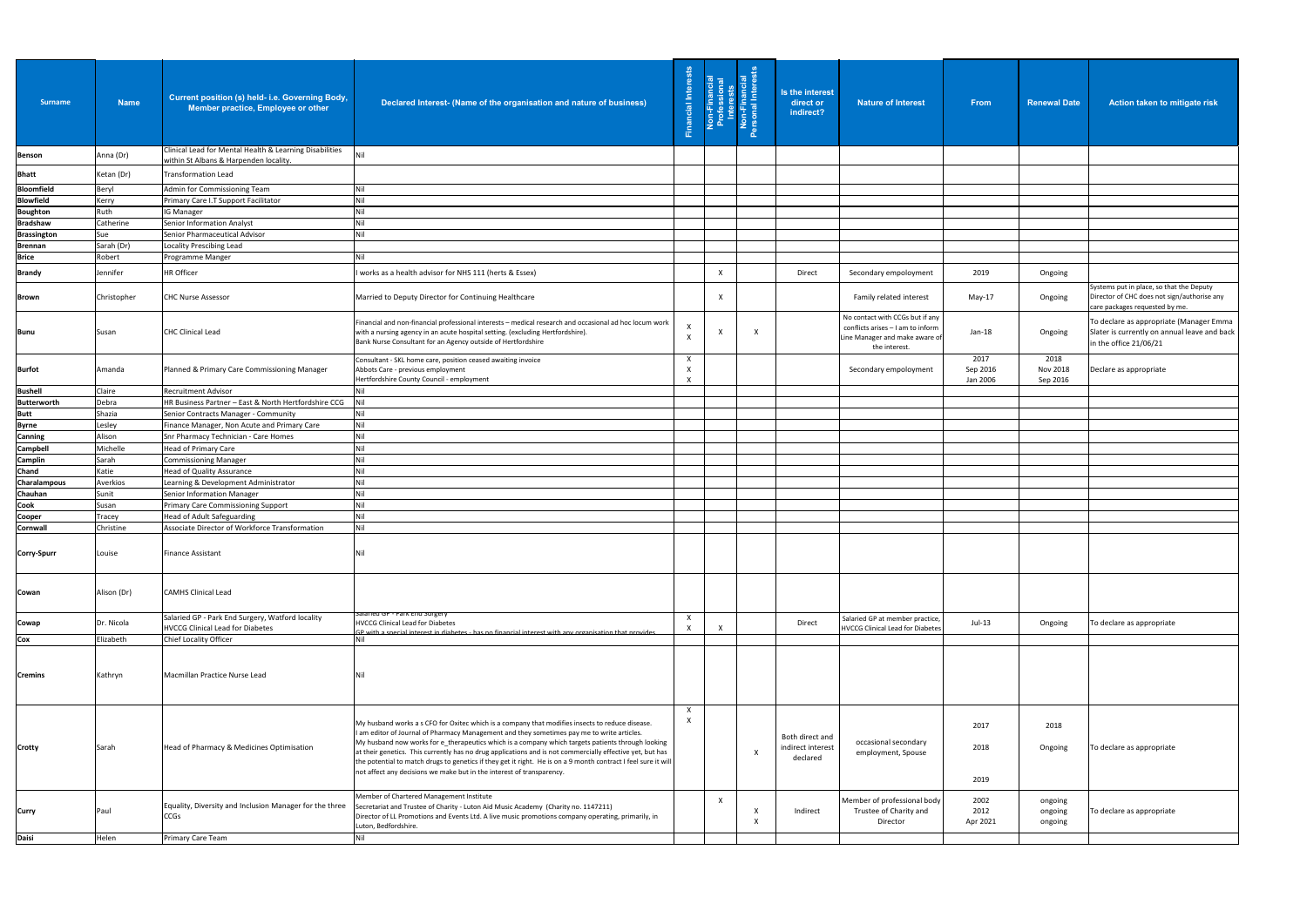| <b>Surname</b>                                   | <b>Name</b>     | <b>Current position (s) held- i.e. Governing Body,</b><br>Member practice, Employee or other                                           | Declared Interest- (Name of the organisation and nature of business)                                                                                                                                                                                                                                                                                                                                                                                                                                                                                                                                                                                                                                                                                                                                                                                                                                                                                                                                                                                                                                                                                                                                                                                                                                                                                                                           | <b>Financial Interests</b> | Non-Financial<br>Professional<br>Interests<br>Non-Financial<br>Personal Interests | $\tilde{\mathbf{a}}$      | Is the interest<br>direct or<br>indirect? | <b>Nature of Interest</b>                                                                                                                                       | <b>From</b>                  | <b>Renewal Date</b> | Action taken to mitigate risk         |
|--------------------------------------------------|-----------------|----------------------------------------------------------------------------------------------------------------------------------------|------------------------------------------------------------------------------------------------------------------------------------------------------------------------------------------------------------------------------------------------------------------------------------------------------------------------------------------------------------------------------------------------------------------------------------------------------------------------------------------------------------------------------------------------------------------------------------------------------------------------------------------------------------------------------------------------------------------------------------------------------------------------------------------------------------------------------------------------------------------------------------------------------------------------------------------------------------------------------------------------------------------------------------------------------------------------------------------------------------------------------------------------------------------------------------------------------------------------------------------------------------------------------------------------------------------------------------------------------------------------------------------------|----------------------------|-----------------------------------------------------------------------------------|---------------------------|-------------------------------------------|-----------------------------------------------------------------------------------------------------------------------------------------------------------------|------------------------------|---------------------|---------------------------------------|
| Day                                              | Jennifer        | Infection Prevention and Control Nurse for<br>Hertfordshire and West Essex CCGs                                                        | Partner of one of the company's Directors.                                                                                                                                                                                                                                                                                                                                                                                                                                                                                                                                                                                                                                                                                                                                                                                                                                                                                                                                                                                                                                                                                                                                                                                                                                                                                                                                                     |                            |                                                                                   |                           |                                           |                                                                                                                                                                 | $May-21$                     | Ongoing             | To declare as appropriate             |
| <b>Davison</b>                                   | Sara            | Consultant Pharmacist - Stoma and Specialist Services                                                                                  | Husband is Director of Global Policy and Communications at Babylon Health (subscription health service<br>provider that provides remote consultations with doctors and health care professionals using a mixture<br>of artificial intelligence (AI), video and text consultations).                                                                                                                                                                                                                                                                                                                                                                                                                                                                                                                                                                                                                                                                                                                                                                                                                                                                                                                                                                                                                                                                                                            |                            |                                                                                   | х                         | Indirect                                  | Family related interest                                                                                                                                         | Jan-19                       | Ongoing             | To declare as appropriate             |
| <b>Dent</b><br>Dewsnap - van der<br><b>Merwe</b> | Louise<br>Tanya | Recruitment and HR Operations Manager<br>Organisation Development and Learning Manager                                                 | Spouse (Johannes van der Merwe) works between System Resilience / Safeguarding Team as<br>support                                                                                                                                                                                                                                                                                                                                                                                                                                                                                                                                                                                                                                                                                                                                                                                                                                                                                                                                                                                                                                                                                                                                                                                                                                                                                              |                            |                                                                                   | $\boldsymbol{\mathsf{X}}$ | Indirect                                  | Spouse works for CCG                                                                                                                                            | Mar-20                       | Ongoing             |                                       |
| Devkaran                                         | Avani (Dr)      | GP Lead Paediatrics Integrated Care                                                                                                    |                                                                                                                                                                                                                                                                                                                                                                                                                                                                                                                                                                                                                                                                                                                                                                                                                                                                                                                                                                                                                                                                                                                                                                                                                                                                                                                                                                                                |                            |                                                                                   |                           |                                           |                                                                                                                                                                 |                              |                     |                                       |
| <b>Dodge</b>                                     | Patrick         | Communications and Engagement Assistant                                                                                                | Nil                                                                                                                                                                                                                                                                                                                                                                                                                                                                                                                                                                                                                                                                                                                                                                                                                                                                                                                                                                                                                                                                                                                                                                                                                                                                                                                                                                                            |                            |                                                                                   |                           |                                           |                                                                                                                                                                 |                              |                     |                                       |
| <b>Doherty</b>                                   | Julie           | Freedom of Information Officer                                                                                                         | Nil                                                                                                                                                                                                                                                                                                                                                                                                                                                                                                                                                                                                                                                                                                                                                                                                                                                                                                                                                                                                                                                                                                                                                                                                                                                                                                                                                                                            |                            |                                                                                   |                           |                                           |                                                                                                                                                                 |                              |                     |                                       |
| <b>Donohue</b>                                   | Katie           | Patient Safety and Performance Co-ordinator                                                                                            | Nil                                                                                                                                                                                                                                                                                                                                                                                                                                                                                                                                                                                                                                                                                                                                                                                                                                                                                                                                                                                                                                                                                                                                                                                                                                                                                                                                                                                            |                            |                                                                                   |                           |                                           |                                                                                                                                                                 |                              |                     |                                       |
| <b>Duggal</b>                                    | Meeta (Dr)      | Named GP for Safeguarding Children                                                                                                     |                                                                                                                                                                                                                                                                                                                                                                                                                                                                                                                                                                                                                                                                                                                                                                                                                                                                                                                                                                                                                                                                                                                                                                                                                                                                                                                                                                                                |                            |                                                                                   |                           |                                           |                                                                                                                                                                 |                              |                     |                                       |
| Edirisinghe                                      | Menaka          | Senior Finance Manager- Non-Acute services                                                                                             | Voluntary Treasurer of Hertfordshire Secondary School                                                                                                                                                                                                                                                                                                                                                                                                                                                                                                                                                                                                                                                                                                                                                                                                                                                                                                                                                                                                                                                                                                                                                                                                                                                                                                                                          |                            |                                                                                   | $\mathsf{X}$              | Indirect                                  |                                                                                                                                                                 | 2018                         | Ongoing             | Not involved in direct commissioning. |
| <b>Eldon</b>                                     | Lucy            | STP Professional Primary Care Lead Nurse                                                                                               | Nil                                                                                                                                                                                                                                                                                                                                                                                                                                                                                                                                                                                                                                                                                                                                                                                                                                                                                                                                                                                                                                                                                                                                                                                                                                                                                                                                                                                            |                            |                                                                                   |                           |                                           |                                                                                                                                                                 |                              |                     |                                       |
| <b>Elliot</b>                                    | Diane           | Contracts Administrator                                                                                                                |                                                                                                                                                                                                                                                                                                                                                                                                                                                                                                                                                                                                                                                                                                                                                                                                                                                                                                                                                                                                                                                                                                                                                                                                                                                                                                                                                                                                |                            |                                                                                   |                           |                                           |                                                                                                                                                                 |                              |                     |                                       |
| <b>Emson</b>                                     | Mary            | Designated Nurse Safeguarding Children & Looked After  <br>Children/Care leavers East & North Herts CCG and Herts  Nil<br>Valleys CCG. |                                                                                                                                                                                                                                                                                                                                                                                                                                                                                                                                                                                                                                                                                                                                                                                                                                                                                                                                                                                                                                                                                                                                                                                                                                                                                                                                                                                                |                            |                                                                                   |                           |                                           |                                                                                                                                                                 |                              |                     |                                       |
| Essam                                            | Dr. Marie-Anne  | HVCCG Social Prescriping Clinical Lead<br>GP at Pathfinder Practice - Watford                                                          | Salaried GP, APMS Pathfinder Practice, now The Practice Group/Centene (substantive post)<br>Limited work for NHSE Personalised Care team, assisting with the development of Social Prescribing<br>Link Worker Education. This is paid consultancy work, as agreed with NHSE.<br>Work with Blue Stream Academy to develop an online training module for Social Prescribing -as above,<br>on a consultancy basis.<br>I have opened a sole trader company with public liability cover for the purpose of receiving monies paid<br>to me by NHSE and Blue Stream, called "Equip to Empower". At this stage, the company is no more<br>than that, but has potential to expand its usefulness if I am asked to do more training and development<br>work in the sphere of Social Prescribing.<br>My role as an influencer in Social Prescribing has resulted in invitations to deliver podcasts (Ockham<br>2019), and support events including National Social Prescribing Conference 2019, launch of NHSE<br>Personalised Care Strategy (2019), National Medical Student and Junior Doctors Social Prescribing<br>Conference, and supporting NHSE regional Social Prescribing events,<br>I sit on the Advisory Board of the National Association of Link Workers, entirely pro bono, and spoke at<br>their conference this year.<br>Trustee of Thumbprint Foundation, Brighton. Church organisation. | $\mathsf{X}$               |                                                                                   | $\boldsymbol{\mathsf{X}}$ | Direct and<br>indirect interests          | GP Partner at member<br>practice, Consultancy work,<br>Company Owner, Public Event<br>Speaker, member of<br>professional body, member of<br>church organisation | 2006<br>2019<br>2019<br>2019 | All Ongoing         | To declare as appropriate             |
| Evis                                             | Stephenie       | Care Home Improvement Nurse - Quality Team                                                                                             |                                                                                                                                                                                                                                                                                                                                                                                                                                                                                                                                                                                                                                                                                                                                                                                                                                                                                                                                                                                                                                                                                                                                                                                                                                                                                                                                                                                                |                            |                                                                                   |                           |                                           |                                                                                                                                                                 |                              |                     |                                       |
|                                                  |                 |                                                                                                                                        |                                                                                                                                                                                                                                                                                                                                                                                                                                                                                                                                                                                                                                                                                                                                                                                                                                                                                                                                                                                                                                                                                                                                                                                                                                                                                                                                                                                                |                            |                                                                                   |                           |                                           |                                                                                                                                                                 |                              |                     |                                       |
| <b>Ferra</b>                                     | Carol           | Senior Assistant Finance Manager                                                                                                       |                                                                                                                                                                                                                                                                                                                                                                                                                                                                                                                                                                                                                                                                                                                                                                                                                                                                                                                                                                                                                                                                                                                                                                                                                                                                                                                                                                                                |                            |                                                                                   |                           |                                           |                                                                                                                                                                 |                              |                     |                                       |
| Fogden                                           | Sue             | <b>Assistant Director - Premises</b>                                                                                                   | My son, William Fogden works as a Development Surveyor for Assura.<br>Company House No. 9349441.<br>On 19 May 2019, Assura bought the GPI Investment brand, development portfolio and staff; my former<br>declaration was in regard to GPI.<br>Assura is an investment company that specialises in healthcare infrastructure                                                                                                                                                                                                                                                                                                                                                                                                                                                                                                                                                                                                                                                                                                                                                                                                                                                                                                                                                                                                                                                                   |                            |                                                                                   |                           | Indirect                                  | Family related interest                                                                                                                                         | 2014                         | Ongoing             | To declare as appropriate             |
| Fordham                                          | Mark            | <b>CHC Contracts Manager</b>                                                                                                           |                                                                                                                                                                                                                                                                                                                                                                                                                                                                                                                                                                                                                                                                                                                                                                                                                                                                                                                                                                                                                                                                                                                                                                                                                                                                                                                                                                                                |                            |                                                                                   |                           |                                           |                                                                                                                                                                 |                              |                     |                                       |
| Frampton                                         | Julie           | <b>CHC Nurse Assessor</b>                                                                                                              | Nil                                                                                                                                                                                                                                                                                                                                                                                                                                                                                                                                                                                                                                                                                                                                                                                                                                                                                                                                                                                                                                                                                                                                                                                                                                                                                                                                                                                            |                            |                                                                                   |                           |                                           |                                                                                                                                                                 |                              |                     |                                       |
| Frantschi                                        | Aurelie         | <b>Senior Contract Analyst</b>                                                                                                         |                                                                                                                                                                                                                                                                                                                                                                                                                                                                                                                                                                                                                                                                                                                                                                                                                                                                                                                                                                                                                                                                                                                                                                                                                                                                                                                                                                                                |                            |                                                                                   |                           |                                           |                                                                                                                                                                 |                              |                     |                                       |
| <b>Fry</b>                                       | Caroline        | Corporate Team Administrator                                                                                                           | Nil                                                                                                                                                                                                                                                                                                                                                                                                                                                                                                                                                                                                                                                                                                                                                                                                                                                                                                                                                                                                                                                                                                                                                                                                                                                                                                                                                                                            |                            |                                                                                   |                           |                                           |                                                                                                                                                                 |                              |                     |                                       |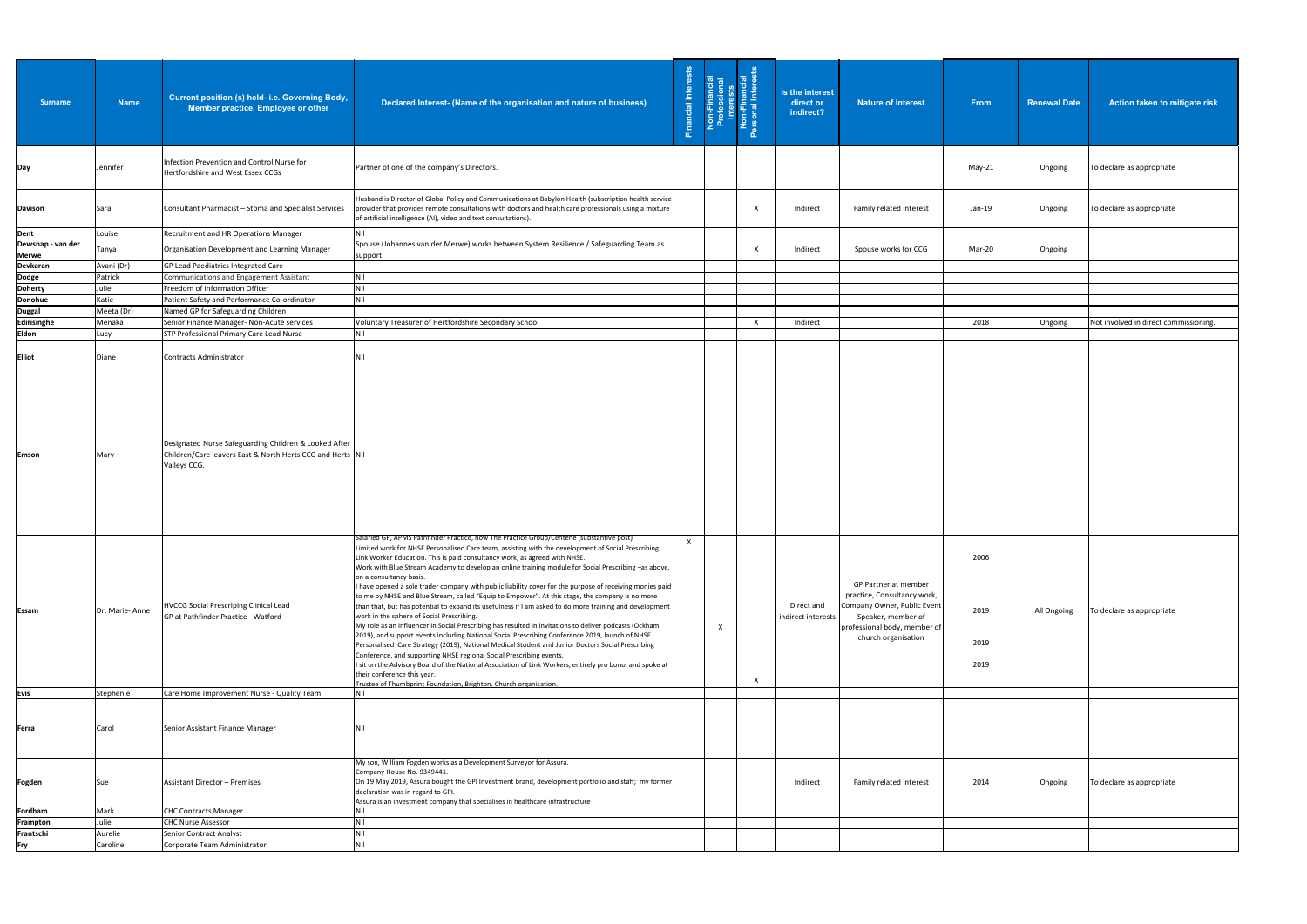| <b>Surname</b>                   | <b>Name</b>              | <b>Current position (s) held- i.e. Governing Body,</b><br>Member practice, Employee or other      | Declared Interest- (Name of the organisation and nature of business)                                                                                                                                     | <b>Financial Interests</b> | Non-Financial<br>Professional<br>Interests<br>Non-Financial<br>Personal Interests<br>$\Omega$ | Is the interest<br>direct or<br>indirect? | <b>Nature of Interest</b>                                                            | <b>From</b>  | <b>Renewal Date</b> | Action taken to mitigate risk                                                             |
|----------------------------------|--------------------------|---------------------------------------------------------------------------------------------------|----------------------------------------------------------------------------------------------------------------------------------------------------------------------------------------------------------|----------------------------|-----------------------------------------------------------------------------------------------|-------------------------------------------|--------------------------------------------------------------------------------------|--------------|---------------------|-------------------------------------------------------------------------------------------|
| Gadawala                         | Jayna (Dr)               | GP Clinical Lead - Primary Care Workforce Development                                             |                                                                                                                                                                                                          |                            |                                                                                               |                                           |                                                                                      |              |                     |                                                                                           |
| Gafford                          | Emma                     | Communications and Engagement Assistant                                                           |                                                                                                                                                                                                          |                            |                                                                                               |                                           |                                                                                      |              |                     |                                                                                           |
| Garg                             | Aparna                   | Commissioning Project Manager                                                                     |                                                                                                                                                                                                          |                            |                                                                                               |                                           |                                                                                      |              |                     |                                                                                           |
| Geeson                           | Cathy                    | <b>Pharmacist - Interface Medicines</b>                                                           |                                                                                                                                                                                                          |                            |                                                                                               |                                           |                                                                                      |              |                     |                                                                                           |
| Ghia                             | Gita                     | Pharmaceutical Medicines Optimisation Team -<br>pharmacist                                        | Locum in the community in all geographical areas on holidays or weekends.<br>Trainer for Opus advising nurses, care homes, schools on medicines management. Work to be<br>conducted during holidays.     |                            |                                                                                               | Indirect                                  | community locum, trainer                                                             | 2016<br>2020 | Ongoing<br>Ongoing  |                                                                                           |
| Greenwood                        | Carla                    | Infection Prevention & Control Practitioner                                                       |                                                                                                                                                                                                          |                            |                                                                                               |                                           |                                                                                      |              |                     |                                                                                           |
| <b>Gupte</b>                     | IDr.<br>Koustubh (Krish) | GP Partner The Red House Surgery, Hertsmere locality<br>HVCCG Clinical Lead for Ear Nose & Throad | GP Partner The Red House Surgery                                                                                                                                                                         | X.                         |                                                                                               | Direct                                    | GP Partner at member<br>practice                                                     | $Jan-16$     | Ongoing             | To be declared at appropriate meetings.<br>No direct monitory gain from the surgery       |
| <b>Hallahan</b>                  | Kevin                    | <b>CHC Clinical Lead</b>                                                                          |                                                                                                                                                                                                          |                            |                                                                                               |                                           |                                                                                      |              |                     |                                                                                           |
| <b>Halls</b>                     | Elizabeth                | PHB Nurse                                                                                         |                                                                                                                                                                                                          |                            |                                                                                               |                                           |                                                                                      |              |                     |                                                                                           |
| Hammond                          | Ruth                     | Prescribing Support Dietitian, PMOT Team                                                          |                                                                                                                                                                                                          |                            |                                                                                               |                                           |                                                                                      |              |                     |                                                                                           |
| <b>Harris</b>                    | Denise                   | Nurse Specialist Safeguarding Children in Primary Care                                            | Husband works for East of England Ambulance Service                                                                                                                                                      |                            | $\mathsf{X}$                                                                                  | Indirect                                  | Family related interest                                                              | 2020         | Ongoing             |                                                                                           |
| <b>Harvey</b>                    | Chris                    | Assistant Director of Nursing and Quality (permanent)                                             |                                                                                                                                                                                                          |                            |                                                                                               |                                           |                                                                                      |              |                     |                                                                                           |
| <b>Harvey</b>                    | Helen<br>Harlie          | Retrospective CHC Nurse Assessor                                                                  |                                                                                                                                                                                                          |                            |                                                                                               |                                           |                                                                                      |              |                     |                                                                                           |
| <b>Hastings</b><br><b>Hayden</b> | Jacqueline               | <b>Continuing Healthcare</b><br>Clinical Quality Improvement Lead                                 | Family member works for organisation that has business opportunities with care homes. Not currently<br>working in Hertfordshire but has done in the past.<br>Personal GP based in West Hertfordshire.    |                            |                                                                                               | Indirect                                  | Family member works for<br>organisation that has business<br>onnortunities with care | 2015<br>1982 | All ongoing         | will update the CCG should they commence<br>working in Herts Valleys or E+N Herts         |
| Hey                              | Simon                    | CHC & CYPCC Commissioning Lead                                                                    |                                                                                                                                                                                                          |                            |                                                                                               |                                           |                                                                                      |              |                     |                                                                                           |
| <b>Hawa</b>                      | Azhar (Dr)               | <b>Prescribing Clinical Lead</b>                                                                  |                                                                                                                                                                                                          |                            |                                                                                               |                                           |                                                                                      |              |                     |                                                                                           |
| <b>Holmes</b>                    | Eleanor                  | <b>Communications Manager</b>                                                                     |                                                                                                                                                                                                          |                            |                                                                                               |                                           |                                                                                      |              |                     |                                                                                           |
| <b>Hoque</b>                     | Rahena                   | Contracts Co-ordinator                                                                            |                                                                                                                                                                                                          |                            |                                                                                               |                                           |                                                                                      |              |                     |                                                                                           |
| <b>Howe</b>                      | Jo-Anne                  | Nursing & Quality                                                                                 |                                                                                                                                                                                                          |                            |                                                                                               |                                           |                                                                                      |              |                     |                                                                                           |
| <b>Hughes</b>                    | Phoenix                  | CHC Administration Apprentice                                                                     | James Hughes (EU Transition Manager) is my brother-In-Law                                                                                                                                                |                            |                                                                                               | Indirect                                  | Related to another CCG<br>employee                                                   | Feb-21       | Ongoing             | Our roles are unlikely to cross                                                           |
| <b>Hyde</b>                      | Antonia                  | Senior Quality Assurance Manager                                                                  |                                                                                                                                                                                                          |                            |                                                                                               |                                           |                                                                                      |              |                     |                                                                                           |
| <b>Ihejuruobi</b>                | Obinna                   | Locality Support Officer - St Albans                                                              | Nil                                                                                                                                                                                                      |                            |                                                                                               |                                           |                                                                                      |              |                     |                                                                                           |
| <b>Ilett</b>                     | Heather                  | Lead Stoma Nurse                                                                                  |                                                                                                                                                                                                          |                            |                                                                                               |                                           |                                                                                      |              |                     |                                                                                           |
| Inward                           | Jaron                    | Primary Care BI Champion                                                                          |                                                                                                                                                                                                          |                            |                                                                                               |                                           |                                                                                      |              |                     |                                                                                           |
| <b>lonescu</b><br>Jaiyeola       | Maria Simona<br>Margaret | Quality Improvement Team Nurse<br>Planning and Programme Support Officer                          |                                                                                                                                                                                                          |                            |                                                                                               |                                           |                                                                                      |              |                     |                                                                                           |
| Jebutu                           | Kehnde                   | <b>Finance Manager</b>                                                                            |                                                                                                                                                                                                          |                            |                                                                                               |                                           |                                                                                      |              |                     |                                                                                           |
| <b>Jenkins</b>                   | Karen                    | Azhar (Dr)                                                                                        |                                                                                                                                                                                                          |                            |                                                                                               |                                           |                                                                                      |              |                     |                                                                                           |
| Jensen                           | Amanda                   | Corporate Governance Support Manager                                                              |                                                                                                                                                                                                          |                            |                                                                                               |                                           |                                                                                      |              |                     |                                                                                           |
| Johnson                          | Samuel                   | Project Manager (West Herts Delivery Board PMO)                                                   | Nil                                                                                                                                                                                                      |                            |                                                                                               |                                           |                                                                                      |              |                     |                                                                                           |
| Kain                             | Margaret                 | EA to Primary Care Director and Project Support                                                   | Nil                                                                                                                                                                                                      |                            |                                                                                               |                                           |                                                                                      |              |                     |                                                                                           |
| Kaindama                         | Lydia                    | <b>CHC Nurse Assessor</b>                                                                         |                                                                                                                                                                                                          |                            |                                                                                               |                                           |                                                                                      |              |                     |                                                                                           |
| Kemp                             | Nicola (Dr)              | <b>Transformation Lead</b>                                                                        |                                                                                                                                                                                                          |                            |                                                                                               |                                           |                                                                                      |              |                     |                                                                                           |
| Kaloyerou                        | Gillian                  | Continuing Healthcare Assessor                                                                    |                                                                                                                                                                                                          |                            |                                                                                               |                                           |                                                                                      |              |                     |                                                                                           |
| Kamnonyele                       | Fatima                   | Operational Lead - Systems Resilience                                                             | My daughter works for HPFT                                                                                                                                                                               |                            |                                                                                               |                                           | Daughter works for an NHS<br>trust                                                   | 2019         | continues           |                                                                                           |
| Kangusaru                        | Belinda                  | Deputy Head of CHC                                                                                |                                                                                                                                                                                                          |                            |                                                                                               |                                           |                                                                                      |              |                     |                                                                                           |
| <b>Kauser</b>                    | Shahnaz                  | Project Officer                                                                                   |                                                                                                                                                                                                          |                            |                                                                                               |                                           |                                                                                      |              |                     |                                                                                           |
| <b>Kelly</b>                     | Fiona                    | <b>INTERIM - Finance Assistant</b>                                                                |                                                                                                                                                                                                          |                            |                                                                                               |                                           |                                                                                      |              |                     |                                                                                           |
| <b>Kelly</b>                     | Moira                    | Systems Resilience and Performance Co ordinator                                                   | My husband is an employee of a security company that installed CCTV in Charter House, Gossoms End<br>premises and also installed the security system within The Forum although the company does not have |                            |                                                                                               | Indirect                                  | Husband carries out work for<br>the CCG                                              | 2014         | Oct-20              | I am not involved in the decision making as<br>this is carried out by the office manager. |
| <b>Kendrick</b>                  | Isabel                   | Primary Care IT Facilitator BI                                                                    |                                                                                                                                                                                                          |                            |                                                                                               |                                           |                                                                                      |              |                     |                                                                                           |
| <b>Kerr</b>                      | Lesley                   | HR Transformation Officer                                                                         |                                                                                                                                                                                                          |                            |                                                                                               |                                           |                                                                                      |              |                     |                                                                                           |
| Khakoo                           | Jamil                    | Medicines Optimisation Pharmacist                                                                 | Spouse works as a Pharmacist at The Confederation Hillingdon CIC.                                                                                                                                        |                            |                                                                                               | Indirect                                  | Spouse employed at local                                                             | Jan 2021     | ongoing             | To declare as appropriate                                                                 |
|                                  |                          |                                                                                                   | Sibling works as registrar in Gastroenterology at Hillingdon Hospital                                                                                                                                    |                            |                                                                                               |                                           | Hosnital family related                                                              | 2020         | ongoing             |                                                                                           |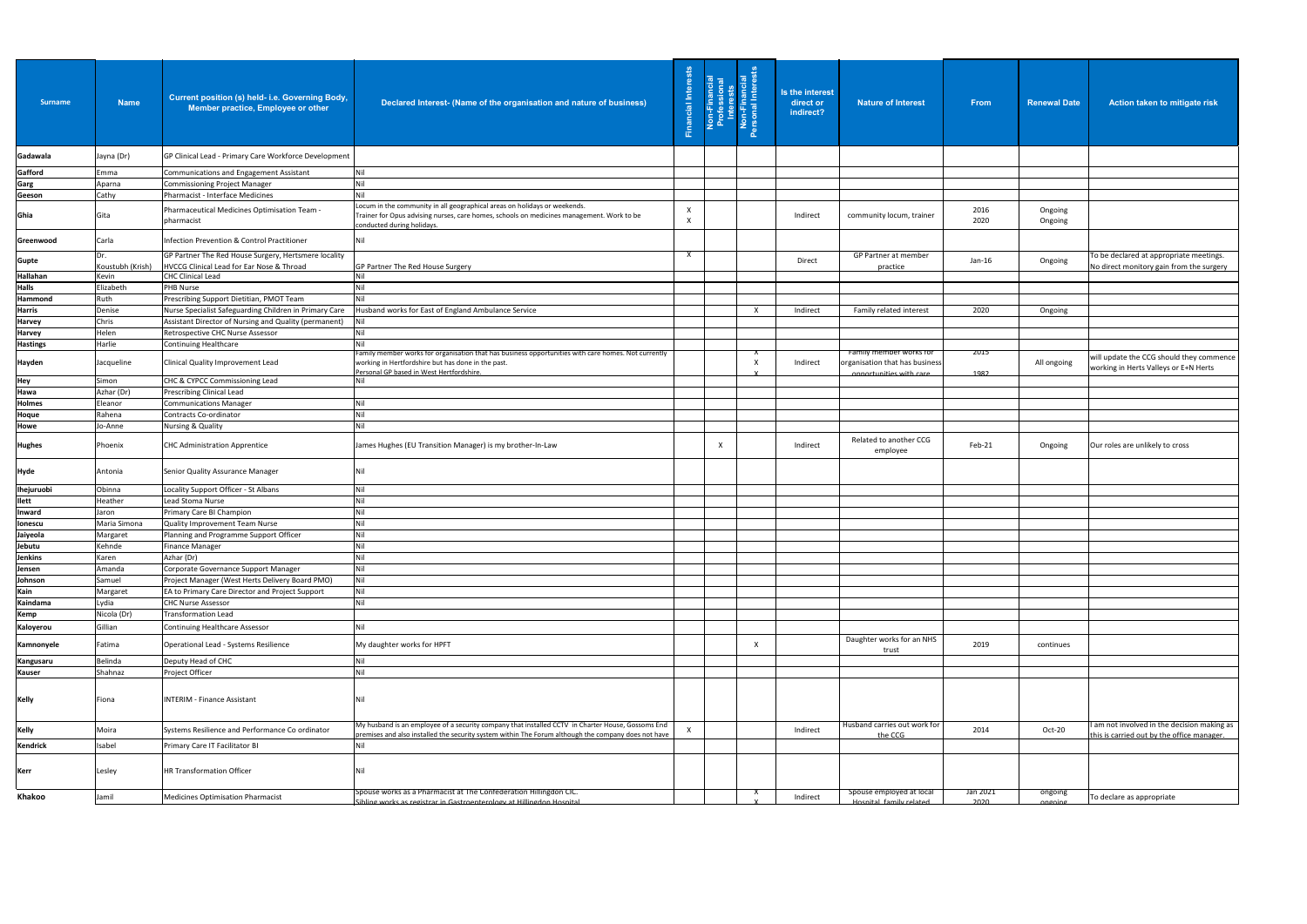| <b>Surname</b>           | <b>Name</b>                                                                     | Current position (s) held- i.e. Governing Body,<br>Member practice, Employee or other     | Declared Interest- (Name of the organisation and nature of business)                                                                                                                                                                                                                                                                                                                                                                                                         | <b>Financial Interests</b> | <b>Cia</b><br>Sional<br>Sts | Non-Financial<br>Professional<br>Interests<br>Non-Financial<br>Personal Interests<br>۱ñ. | Is the interest<br>direct or<br>indirect? | <b>Nature of Interest</b>                                          | <b>From</b>          | <b>Renewal Date</b> | Action taken to mitigate risk                                                                                                                                           |
|--------------------------|---------------------------------------------------------------------------------|-------------------------------------------------------------------------------------------|------------------------------------------------------------------------------------------------------------------------------------------------------------------------------------------------------------------------------------------------------------------------------------------------------------------------------------------------------------------------------------------------------------------------------------------------------------------------------|----------------------------|-----------------------------|------------------------------------------------------------------------------------------|-------------------------------------------|--------------------------------------------------------------------|----------------------|---------------------|-------------------------------------------------------------------------------------------------------------------------------------------------------------------------|
| <b>Khan</b>              | <b>Iram</b>                                                                     | <b>Board Secretary</b>                                                                    |                                                                                                                                                                                                                                                                                                                                                                                                                                                                              |                            |                             |                                                                                          |                                           |                                                                    |                      |                     |                                                                                                                                                                         |
| <b>Khan</b>              | Roshina                                                                         | Senior Commissioning Manager                                                              | Opportunities may arise from my experience of working in the NHS together with my coaching/training.<br>This could be under the remit of my coaching business that will be invoiced outside of my contracted<br>CCG working arrangements.<br>When opportunities arise as detailed above and I am contracted to work under the umbrella of my<br>coaching business, I could get testimonials or use other avenues to add credibility to help promote my<br>coaching business. | $\mathsf{x}$               |                             |                                                                                          | Direct                                    | Company owner                                                      | Apr 2019<br>Apr 2019 | Ongoing<br>Ongoing  | To declare opportunities and ensure these<br>are carried out outside of the CCG<br>contracted hours of work.<br>To be open and transparent about use of<br>testimonials |
| Khan                     | Saqib                                                                           | Planning PMO Manager                                                                      |                                                                                                                                                                                                                                                                                                                                                                                                                                                                              |                            |                             |                                                                                          |                                           |                                                                    |                      |                     |                                                                                                                                                                         |
| <b>Knowles</b>           | Edward                                                                          | AD Health and Social Care Integration                                                     | My role is joint appointment between Hertfordshire County Council and Herts Valleys CCG and<br>the post is jointly funded                                                                                                                                                                                                                                                                                                                                                    | $\mathsf{X}$               |                             |                                                                                          | Direct                                    | <b>Employed by Herts County</b><br>Council                         | Apr-16               | Ongoing             | Clear line management arrangements<br>within both organisations                                                                                                         |
| Kontra                   | <b>Brigitta</b>                                                                 |                                                                                           |                                                                                                                                                                                                                                                                                                                                                                                                                                                                              |                            |                             |                                                                                          |                                           |                                                                    |                      |                     |                                                                                                                                                                         |
| Kotecha                  | Radhika                                                                         | Pharmaceutical Advisor                                                                    | Bank shifts at West Hertfordshire Hospital Trusts (Pharmacy)                                                                                                                                                                                                                                                                                                                                                                                                                 |                            |                             |                                                                                          | Direct                                    | Bank shifts at West<br>Hertfordshire Hospital Trusts<br>(Pharmacy) |                      | Ongoing             | To declare as appropriate                                                                                                                                               |
| <b>Kubba</b>             | Leen                                                                            | Medicines Optimisation Pharmacist                                                         | Secondary employment - I am starting a new role within a PCN in Watford in September so I<br>will be part time 'PCN/GP Clinical Pharmacist tutor' (employed by HVCCG) and part time 'PCN<br>pharmacist' (employed by PCN).                                                                                                                                                                                                                                                   | X                          |                             |                                                                                          | Direct                                    | Secondary employment                                               | Sep-20               | Ongoing             | Will be declared when appropriate                                                                                                                                       |
| <b>Kumari</b>            | Sara                                                                            | Primary Care Workforce Development Project Support<br>Officer                             |                                                                                                                                                                                                                                                                                                                                                                                                                                                                              |                            |                             |                                                                                          |                                           |                                                                    |                      |                     |                                                                                                                                                                         |
| Kyriacou                 | Maria                                                                           | Associate Director - Transformation, Strategy                                             | Nil                                                                                                                                                                                                                                                                                                                                                                                                                                                                          |                            |                             |                                                                                          |                                           |                                                                    |                      |                     |                                                                                                                                                                         |
| Ladenheim                | Daivd                                                                           | Senior Pharmaceutical Advisor                                                             |                                                                                                                                                                                                                                                                                                                                                                                                                                                                              |                            |                             |                                                                                          |                                           |                                                                    |                      |                     |                                                                                                                                                                         |
| Lam                      | Thomas Hon Wing $\left  \begin{array}{c}  \\ \text{Rivers} \end{array} \right $ | <b>INTERIM - Locality Support Officer - Watford &amp; Three</b>                           | My mother works at Watford General Hospital as a health care assistant in the AAU Blue<br>admission unit.<br>My aunt works as a secretary for a company called first aid plus limited.                                                                                                                                                                                                                                                                                       |                            |                             | X<br>$\boldsymbol{\mathsf{X}}$                                                           | indirect                                  | Mother works for a partner<br>organisation                         | 2019<br>2019         | Ongoing<br>Ongoing  | To declare as appropriate                                                                                                                                               |
| Lambton                  | Nicole                                                                          | DXS Implementation Analyst & Facilitator<br>Team Co-ordinator Children and Young People's |                                                                                                                                                                                                                                                                                                                                                                                                                                                                              |                            |                             |                                                                                          |                                           |                                                                    |                      |                     |                                                                                                                                                                         |
| Land                     | Donna                                                                           | Continuing Care (CYPCC                                                                    |                                                                                                                                                                                                                                                                                                                                                                                                                                                                              |                            |                             |                                                                                          |                                           |                                                                    |                      |                     |                                                                                                                                                                         |
| Langley<br>Latchmansingh | Christopher<br>Shari                                                            | Information Analyst (BI Team)<br>Finance Assistant                                        |                                                                                                                                                                                                                                                                                                                                                                                                                                                                              |                            |                             |                                                                                          |                                           |                                                                    |                      |                     |                                                                                                                                                                         |
| Latif                    | Sabiehah                                                                        | Medicines Optimisation Pharmacist, Pharmacy & Medicines                                   | Nil                                                                                                                                                                                                                                                                                                                                                                                                                                                                          |                            |                             |                                                                                          |                                           |                                                                    |                      |                     |                                                                                                                                                                         |
| Lawrence                 | Anna                                                                            | <b>Optimisation Team</b><br>Project Manager, Integrated Care Team   Adult Care Services   |                                                                                                                                                                                                                                                                                                                                                                                                                                                                              |                            |                             |                                                                                          |                                           |                                                                    |                      |                     |                                                                                                                                                                         |
| Leinman                  | Yael                                                                            | Hertfordshire County Council<br><b>CAMHS School Link Manager</b>                          | I provide private therapy/ coaching session to individuals (externally to the organisation)                                                                                                                                                                                                                                                                                                                                                                                  |                            |                             |                                                                                          | Indirect                                  | therapy sessions aimed at<br>people outside HV CCG                 | Dec-18               | Ongoing             | I do not publicise my private work through my work<br>in the CCG.<br>I do not work privately with people who work within<br>the CCG.                                    |
| Livsey-Randall           | Lynda                                                                           | Hospital and Community Navigator Service                                                  | Nil                                                                                                                                                                                                                                                                                                                                                                                                                                                                          |                            |                             |                                                                                          |                                           |                                                                    |                      |                     |                                                                                                                                                                         |
| Low                      | Sarah                                                                           | Personal Health Budget Project Nurse within the<br>Continuing Healthcare Team             |                                                                                                                                                                                                                                                                                                                                                                                                                                                                              |                            |                             |                                                                                          |                                           |                                                                    |                      |                     |                                                                                                                                                                         |
| <b>Malama</b>            | Humphrey                                                                        | Finance Manager                                                                           | Nil                                                                                                                                                                                                                                                                                                                                                                                                                                                                          |                            |                             |                                                                                          |                                           |                                                                    |                      |                     |                                                                                                                                                                         |
| Malik-Rahman             | <b>Riz</b>                                                                      | Senior Quality Assurance Manger                                                           |                                                                                                                                                                                                                                                                                                                                                                                                                                                                              |                            |                             |                                                                                          |                                           |                                                                    |                      |                     |                                                                                                                                                                         |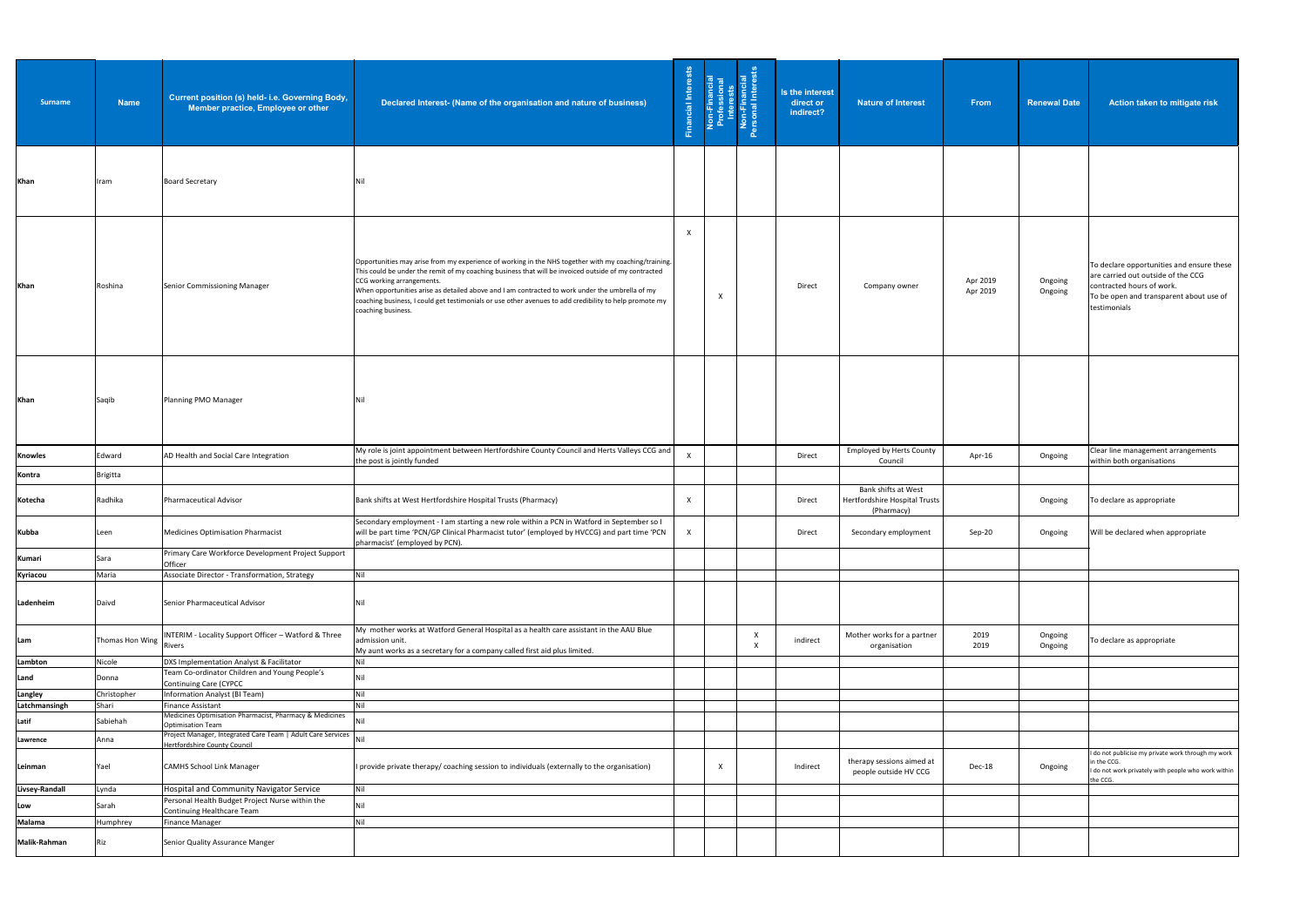| <b>Surname</b>                  | <b>Name</b>     | Current position (s) held- i.e. Governing Body,<br>Member practice, Employee or other | Declared Interest- (Name of the organisation and nature of business)                                                                                                                                                                         | <b>Financial Interests</b> | Financial<br>essional<br>ierests<br>創<br><b>SP</b><br>Pro | Non-Financial<br>Personal Interests | Is the interest<br>direct or<br>indirect? | <b>Nature of Interest</b>                                   | <b>From</b>          | <b>Renewal Date</b>   | Action taken to mitigate risk                                      |
|---------------------------------|-----------------|---------------------------------------------------------------------------------------|----------------------------------------------------------------------------------------------------------------------------------------------------------------------------------------------------------------------------------------------|----------------------------|-----------------------------------------------------------|-------------------------------------|-------------------------------------------|-------------------------------------------------------------|----------------------|-----------------------|--------------------------------------------------------------------|
| <b>Malik-Syed</b>               | Shagufta        | Pharmaceutical Advisor                                                                | Locum work for Boots chemist until Summer 2018 (outside of Hertfordshire area).<br>Married to Senior Pharmacy Operations Manager at Royal free Hospital                                                                                      | $\mathsf{X}$               |                                                           |                                     | Indirect                                  | Secondary employment/<br>Family related interest            | Apr 2018<br>Apr 2018 | Aug 2018<br>Ongoing   | To declare as appropriate                                          |
| <b>Manders</b>                  | Louise (Helen)  | Head of Communications and Engagement - Your Care<br>Your Future                      |                                                                                                                                                                                                                                              |                            |                                                           |                                     |                                           |                                                             |                      |                       |                                                                    |
| Mani                            | Jayapriya       | <b>Finance Assistant</b>                                                              |                                                                                                                                                                                                                                              |                            |                                                           |                                     |                                           |                                                             |                      |                       |                                                                    |
| <b>Marshall</b>                 | Alison          | Finance Manager<br>Community Services, & System Resilience                            |                                                                                                                                                                                                                                              |                            |                                                           |                                     |                                           |                                                             |                      |                       |                                                                    |
| <b>Masters</b>                  | Tina            | Care Home Improvement Nurse - Quality Team                                            | Nil                                                                                                                                                                                                                                          |                            |                                                           |                                     |                                           |                                                             |                      |                       |                                                                    |
| <b>Mantle</b>                   | Sarah           | Snr Infection Prevention & Control Practitioner                                       | Nil                                                                                                                                                                                                                                          |                            |                                                           |                                     |                                           |                                                             |                      |                       |                                                                    |
| <b>Maw</b>                      | Jonathon        | Primary Care - fixed term - GP Trainee ST1 (fixed term)                               |                                                                                                                                                                                                                                              |                            |                                                           |                                     |                                           |                                                             |                      |                       |                                                                    |
| <b>McCulloch</b>                |                 | Victoria (Vicky) (Dr) Clinical Lead - Learning Disabilities                           |                                                                                                                                                                                                                                              |                            |                                                           |                                     |                                           |                                                             |                      |                       |                                                                    |
| <b>McSweeney</b>                | Mengxia         | Senior Information Analyst                                                            |                                                                                                                                                                                                                                              |                            |                                                           |                                     |                                           |                                                             |                      |                       |                                                                    |
| <b>Merrett-Jones</b>            | Amanda          | Deputy Designated Nurse (Safeguarding Children)                                       | Nil                                                                                                                                                                                                                                          |                            |                                                           |                                     |                                           |                                                             |                      |                       |                                                                    |
| <b>Mistry</b><br><b>Mlalazi</b> | Nisha           | Pharmaceutical Advisor                                                                |                                                                                                                                                                                                                                              |                            |                                                           |                                     |                                           |                                                             |                      |                       |                                                                    |
| <b>Moorefield</b>               | Abegail<br>Fay  | <b>CHC Nurse Assessor</b><br>Senior Contracts Manager                                 |                                                                                                                                                                                                                                              |                            |                                                           |                                     |                                           |                                                             |                      |                       |                                                                    |
|                                 |                 | Project Manager, West Hertfordshire Delivery Board                                    |                                                                                                                                                                                                                                              |                            |                                                           |                                     |                                           |                                                             |                      |                       |                                                                    |
| <b>Morris</b>                   | Amy             | PMO team                                                                              |                                                                                                                                                                                                                                              |                            |                                                           |                                     |                                           |                                                             |                      |                       |                                                                    |
| Morjaria                        | Prina           | Specialist Pharmaceutical Advisor - Care Homes                                        | Father and brother operate a pharmacy business in Milton Keynes.<br>Cousin owns/operates pharmacy business within Herts Valleys CCG.                                                                                                         |                            |                                                           |                                     | Indirect                                  | Family related interest                                     | 2017                 | Ongoing               |                                                                    |
| <b>Moring</b>                   | Dr. Clair       | GP Partner at Callowland Surgery, Watford locality                                    | Partner at Callowland Surgery                                                                                                                                                                                                                | $\mathsf{X}$               |                                                           |                                     | Direct                                    | Practice partner and practice                               | 1996                 | Ongoing               | To declare as appropriate                                          |
|                                 |                 |                                                                                       | HVCCG Clinical Lead for Urology / Nutrition / frailty / End Practice is a shareholder In Direct Local Health-a provider of medical services                                                                                                  |                            |                                                           |                                     |                                           | is a shareholder in provider                                | 2010                 |                       |                                                                    |
| <b>Moore</b><br><b>Moore</b>    | Sarah<br>Thomas | Commissioning Team - Project Support<br>Personal Administrator / Data Analyst         |                                                                                                                                                                                                                                              |                            |                                                           |                                     |                                           |                                                             |                      |                       |                                                                    |
| <b>Mount</b>                    | Trudi           | Head of IM&T and Estates                                                              |                                                                                                                                                                                                                                              |                            |                                                           |                                     |                                           |                                                             |                      |                       |                                                                    |
| Moyo                            | Tendayi         | Children and Young People's Continuing Care (CYPCC)<br>Team                           |                                                                                                                                                                                                                                              |                            |                                                           |                                     |                                           |                                                             |                      |                       |                                                                    |
| <b>Mpofu</b>                    | Sikhohlisiwe T  | NCA Complex case Manager                                                              | I am a director of a nursing agency for temporary employment - company is dormant                                                                                                                                                            | $\mathsf{x}$               |                                                           |                                     | Indirect                                  | <b>Agency Director</b>                                      | <b>Jun-20</b>        | Company is<br>dormant | To declare as appropriate                                          |
| <b>Murphy</b>                   | Linda           | Primary Care - Staff - Practice Nurse Tutor                                           | Working adhoc as a self-employed nurse, supporting delivery of the Covid Vaccination<br>programme for Dacorum Healthcare Providers Ltd.                                                                                                      |                            |                                                           |                                     | Direct                                    | Works for a provider and a<br>nurse tutor for Herts Valleys | $Jan-21$             | ongoing               | To declare as appropriate                                          |
| <b>Mushawa</b>                  | Tracey          | Deputy Head of CHC                                                                    |                                                                                                                                                                                                                                              |                            |                                                           |                                     |                                           |                                                             |                      |                       |                                                                    |
| <b>Muziringa</b>                | Portia          | Pharmacy and medicines optimisation team                                              | Work for NHS 111/HUC as part time secondary employment                                                                                                                                                                                       | $\mathsf{X}$               |                                                           |                                     | Direct                                    | Secondary empoloyment                                       | 2019                 | ongoing               |                                                                    |
| Namawejje                       | Harriet         | CHC Clinical Lead                                                                     |                                                                                                                                                                                                                                              |                            |                                                           |                                     |                                           |                                                             |                      |                       |                                                                    |
| <b>New</b>                      | Holly           | Communications & Engagement Officer                                                   |                                                                                                                                                                                                                                              |                            |                                                           |                                     |                                           |                                                             |                      |                       |                                                                    |
| Norwood                         | Maureen         | Payables Clerk                                                                        |                                                                                                                                                                                                                                              |                            |                                                           |                                     |                                           |                                                             |                      |                       |                                                                    |
| <b>Nutkins</b>                  | Carol           | Community Navigator HIU employed by host<br>organisation - POhWER                     |                                                                                                                                                                                                                                              |                            |                                                           |                                     |                                           |                                                             |                      |                       |                                                                    |
| O'Hare                          | Paul            | Community Navigator Scheme Manager                                                    | mployment contract with Hertfordshire County Council; but working & reporting to Tim Anfilogoff:<br>(Head of Community Resilience at HVCCG).<br>Seconded to Watford & Three Rivers Trust in the role of Programme Manager for the Hospital & |                            |                                                           |                                     | Direct                                    | <b>Employed by Herts County</b><br>Council                  | Sep 2014<br>Oct 2017 | Ongoing<br>Ongoing    | Will inform any meeting that I am joint HCC<br>& HVCCG.            |
| Ojo-Aromokudu                   | Oyinkansola     | Associate Lay Member HVCCG                                                            | Parents are Gps at Gossoms End Surgery, Dacorum                                                                                                                                                                                              |                            |                                                           |                                     | Indirect                                  | Parents are GPs in the locality                             | Apr-21               | Ongoing               | Declaration when necessary                                         |
| O'Keeffe (Dr)                   | Hannah          | Vice Chair - Hertsmere                                                                |                                                                                                                                                                                                                                              |                            |                                                           |                                     |                                           |                                                             |                      |                       |                                                                    |
| Oluwasina                       | Oluwakemi       | <b>CHC Assessor</b>                                                                   |                                                                                                                                                                                                                                              |                            |                                                           |                                     |                                           |                                                             |                      |                       |                                                                    |
| Olweny-Ochwo                    | James           | Deputy Director of Contracts and Performance                                          |                                                                                                                                                                                                                                              |                            |                                                           |                                     |                                           |                                                             |                      |                       |                                                                    |
| O'Neill                         | Abigail         | CHC Bookings Coordinator (Agency)                                                     |                                                                                                                                                                                                                                              |                            |                                                           |                                     |                                           |                                                             |                      |                       |                                                                    |
| O'Neill                         | Alli            | <b>CHC Placement Officer</b>                                                          |                                                                                                                                                                                                                                              |                            |                                                           |                                     |                                           |                                                             |                      |                       |                                                                    |
| Onyekuru                        | Pearl (Dr)      | Clinical Lead - Pathology                                                             |                                                                                                                                                                                                                                              |                            |                                                           |                                     |                                           |                                                             |                      |                       |                                                                    |
| Osman                           | lldi            | Lead                                                                                  | Registered Nurse Infection Prevention & Control Project In secondary employment as bank Senior Research Nurse, agency Nurse and Mobile Research<br>Nurse.                                                                                    | $\mathsf{X}$               |                                                           |                                     | Direct                                    | Secondary empoloyment                                       | Jul-20               | $Jan-21$              | Not to undertake any additional work<br>whilst working in the CCG. |
| O'Sullivan                      | Frances         | Deputy Head of CYPCC, Children and Young People<br>Continuing Care.                   |                                                                                                                                                                                                                                              |                            |                                                           |                                     |                                           |                                                             |                      |                       |                                                                    |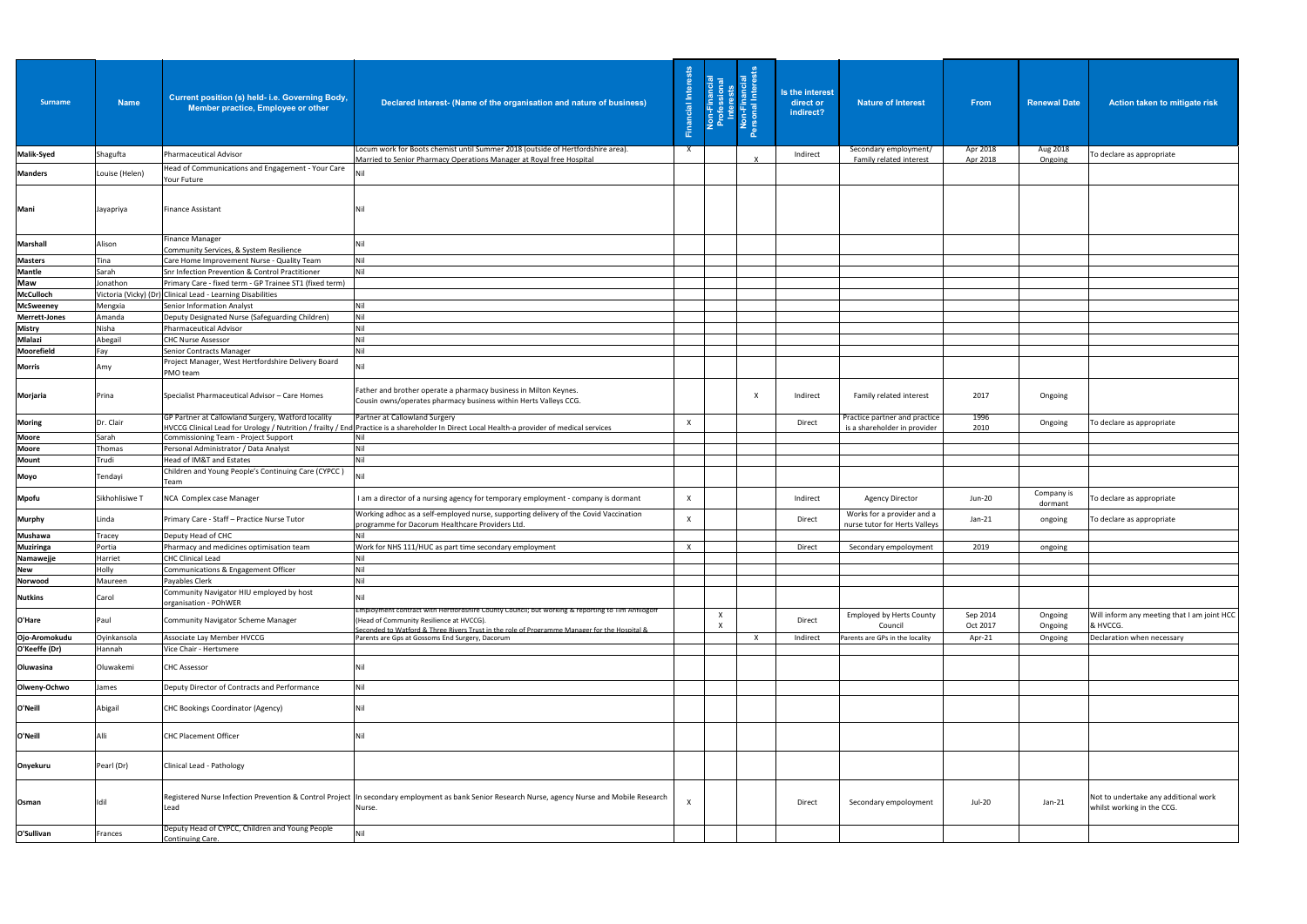| <b>Surname</b>          | <b>Name</b>            | <b>Current position (s) held- i.e. Governing Body,</b><br>Member practice, Employee or other                                                           | Declared Interest- (Name of the organisation and nature of business)                                                                                                                                                                                                            | <b>Financial Interests</b> | ancial<br>sional<br>ssts<br>S<br>Prof | Non-Financial<br>ersonal Interests | Is the interest<br>direct or<br>indirect?    | <b>Nature of Interest</b>                                                                                                                                                       | <b>From</b>                          | <b>Renewal Date</b>                           | Action taken to mitigate risk                                                                                                                                                                                            |
|-------------------------|------------------------|--------------------------------------------------------------------------------------------------------------------------------------------------------|---------------------------------------------------------------------------------------------------------------------------------------------------------------------------------------------------------------------------------------------------------------------------------|----------------------------|---------------------------------------|------------------------------------|----------------------------------------------|---------------------------------------------------------------------------------------------------------------------------------------------------------------------------------|--------------------------------------|-----------------------------------------------|--------------------------------------------------------------------------------------------------------------------------------------------------------------------------------------------------------------------------|
| Palmer                  | Agnes                  | Interim Appeals Nurse                                                                                                                                  |                                                                                                                                                                                                                                                                                 |                            |                                       |                                    |                                              |                                                                                                                                                                                 |                                      |                                               |                                                                                                                                                                                                                          |
| Parbat                  | Dr. Vipul              | GP Partner at Lincoln House Surgery<br>HVCCG Clinical Lead for 111 service in Hertfordshire                                                            | I am a GP Partner at Lincoln House Surgery, Hemel Hempstead.<br>Director Blossom Group Holdings Ltd which has ownership in Pearl Blossom Ltd, Amber Blossom Ltd,<br>Jade Blossom Ltd, Ruby Blossom Ltd, RBL Field House Care Ltd, RBL Nayland House Ltd and Diamond             | X.<br>$\mathsf{X}$         |                                       |                                    | Direct and<br>Indirect Interests<br>Declared | <b>GP Partner at member</b><br>practice,<br><b>CCG Clinical Lead</b>                                                                                                            | 2011<br>2015<br>2019                 | Ongoing                                       | Interest to be declared in advance of any<br>relevant meetings.                                                                                                                                                          |
| Patel                   | Dr. Kunal              | GP Partner New Road Surgery, Watford locality<br><b>HVCCG Clinical Lead for Prescribing</b>                                                            | <b>GP Partner New Road Surgery</b><br>Practice holds shares in Direct Local Health Ltd                                                                                                                                                                                          | X.                         |                                       |                                    | Direct                                       | <b>GP Partner at member</b><br>practice                                                                                                                                         |                                      | Ongoing                                       | To declare as appropriate                                                                                                                                                                                                |
| <b>Patel</b>            | Pragna                 | Specialist Pharmaceutical Advisor (Care homes)                                                                                                         | CPPE (Centre for Pharmacy Postgraduate Education) -ad hoc basis. Includes presenting at<br>educational events for pharmacy professionals.                                                                                                                                       |                            |                                       |                                    | Indirect                                     | Educational talk on falls<br>prevention                                                                                                                                         | Jun-19                               | Ongoing                                       | To declare as appropriate                                                                                                                                                                                                |
| Pattison                | Simon                  | Integrated Health and Care Commissioning Team,<br>Hertfordshire County Council, Herts Valleys CCG and<br><b>East and North Herts CCG</b>               | Nil                                                                                                                                                                                                                                                                             |                            |                                       |                                    |                                              |                                                                                                                                                                                 |                                      |                                               |                                                                                                                                                                                                                          |
| Raval                   | Shruti                 | Care Home Pharmacy Technician                                                                                                                          | Watford General Hospital - NHSP (bank shift to keep ACT accreditation)                                                                                                                                                                                                          | $\mathsf{x}$               |                                       |                                    | Indirect                                     | Secondary empoloyment                                                                                                                                                           | 2019                                 | Jan-20                                        | To declare as appropriate                                                                                                                                                                                                |
| Peters<br>Plant         | Nicola<br>Joan         | Head of Financial Planning & Reporting<br>Assistant Director of Resilience & Quality Improvement                                                       |                                                                                                                                                                                                                                                                                 |                            |                                       |                                    |                                              |                                                                                                                                                                                 |                                      |                                               |                                                                                                                                                                                                                          |
| Plant                   | Ruth                   | Appeals Manager/ICC Team Member                                                                                                                        | Non-financial personal interest - Joan Plant (mother) - Assistant director of system resilience<br>and quality improvement.                                                                                                                                                     |                            |                                       | $\boldsymbol{\mathsf{x}}$          | direct/indirect                              | Mother works for CCG                                                                                                                                                            | 2019                                 | Ongoing                                       | To declare as appropriate                                                                                                                                                                                                |
| Pooley                  | Tracey                 | Head of System Resilience                                                                                                                              | Nil                                                                                                                                                                                                                                                                             |                            |                                       |                                    |                                              |                                                                                                                                                                                 |                                      |                                               |                                                                                                                                                                                                                          |
| <b>Powell</b><br>Pullen | Melanie<br>Annette     | Head of Programme Management Office (PMO)<br>Project Co-Ordinator YCYF/Executive Assistant                                                             | Sister 1 - works in Hemel Hempstead hospital, Paediatrics.                                                                                                                                                                                                                      |                            |                                       |                                    | Indirect                                     |                                                                                                                                                                                 | Jan 2020                             | Ongoing                                       | To declare as appropriate                                                                                                                                                                                                |
| Ramanathan              | Dr. Sai                | GP Partner - Parkfield Medical Centre, Hertsmere<br>Board Member - Hertsmere LCC<br>HVCCG Contracts Management/Clinical Lead - Royal<br>Free London    | Sister 2 - works in GP Surgery, Grovehill, Hemel Hempstead.<br>GP Partner - Parkfield Medical Centre<br>Director - Herts Health Ltd<br>Board Member - Hertsmere LCC<br>Contract Manager/Clinical Lead - Royal Free London                                                       |                            |                                       |                                    | Direct                                       | GP Partner at member<br>practice, Director at provider<br>organisation, Board Member<br>at provider organisation,<br><b>Contract Manager/Clinical</b><br>Lead at hospital trust | 2020<br>2006                         | Ongoing                                       | I have not had any conflict thus far as the<br>company was dormant<br>I aim to mitigate conflict going forward as I<br>work within a Directors board                                                                     |
| Raut                    | Caroline               | Programme Support Officer                                                                                                                              |                                                                                                                                                                                                                                                                                 |                            |                                       |                                    |                                              |                                                                                                                                                                                 |                                      |                                               |                                                                                                                                                                                                                          |
| Raval<br>Razvi          | Shruti<br>Syeda Nargis | Pharmasist Technician (Care Homes)<br>Information Governance - complaints                                                                              | NHSP bank (Watford General Hospital) to keep ACPT Accreditation                                                                                                                                                                                                                 |                            |                                       |                                    |                                              | Seconary empoloyment                                                                                                                                                            |                                      |                                               | To declare as appropriate                                                                                                                                                                                                |
| Raveendran              | Thayanithy             | Senior Finance Analyst                                                                                                                                 |                                                                                                                                                                                                                                                                                 |                            |                                       |                                    |                                              |                                                                                                                                                                                 |                                      |                                               |                                                                                                                                                                                                                          |
| <b>Reddish</b>          | Julie                  | Hertfordshire County Council - SEND Commissioning                                                                                                      |                                                                                                                                                                                                                                                                                 |                            |                                       |                                    |                                              |                                                                                                                                                                                 |                                      |                                               |                                                                                                                                                                                                                          |
| Robinson<br>Roper       | Annely<br>Joanne       | <b>Estates and Premises Support Manager</b><br><b>CHC Nurse Assessor</b>                                                                               |                                                                                                                                                                                                                                                                                 |                            |                                       |                                    |                                              |                                                                                                                                                                                 |                                      |                                               |                                                                                                                                                                                                                          |
| Sandhu                  | Harminder Kaur         | Contracts Information Lead, Business Intelligence                                                                                                      | Nil                                                                                                                                                                                                                                                                             |                            |                                       |                                    |                                              |                                                                                                                                                                                 |                                      |                                               |                                                                                                                                                                                                                          |
| Sawyer                  | Dr. Philip (Phil)      | Parkbury House Surgery, in St Albans & Harpenden<br>HVCCG Macmillan Cancer Clinical Lead, GP Principle<br>working for Herts Urgent Care OOH GP Service | GP Partner in Parkbury House Surgery<br>Beneficiary of profits made from Lloyds community pharmacy based in our practice<br>GP Principle working for Herts Urgent Care OOH GP Service<br>HVCCG Macmillan GP Cancer Clinical Lead<br>Former Trustee of Rennie Grove Hospice Care |                            |                                       |                                    | Direct                                       | GP Partner at member<br>practice, Beneficiary, GP<br>Cancer Lead, Former trustee                                                                                                | 1998<br>2014<br>2000<br>2013<br>2001 | Ongoing<br>Ongoing<br>Ongoing<br>2016<br>2011 | To be declared at any meeting or a decision<br>I am involved in may lead directly to<br>financial benefit for member practices.<br>Not to be on decision making panels<br>relating to pharmacy contracts or<br>payments. |
| <b>Scotter</b>          | Jane                   | Placement Officer                                                                                                                                      |                                                                                                                                                                                                                                                                                 |                            |                                       |                                    |                                              |                                                                                                                                                                                 |                                      |                                               |                                                                                                                                                                                                                          |
| <b>Scheffer</b>         | Renate                 | MacMillan Project Support - Planned and Primary Care<br>Team                                                                                           | Spouse is Director of workforce - employed by Hers Valleys CCG                                                                                                                                                                                                                  |                            |                                       |                                    | Indirect                                     | Spouse is a director for Herts<br>Valleys CCG                                                                                                                                   | 2015                                 | Ongoing                                       | To declare as appropriate                                                                                                                                                                                                |
| Scott<br><b>Shah</b>    | Toby<br>Anup           | Communications and Engagement Manager<br><b>Clinical Lead</b>                                                                                          | l Nil                                                                                                                                                                                                                                                                           |                            |                                       |                                    |                                              |                                                                                                                                                                                 |                                      |                                               |                                                                                                                                                                                                                          |
| <b>Shaw</b>             | Alice                  | Patient Safety Officer- Nursing and Quality Directorate                                                                                                |                                                                                                                                                                                                                                                                                 |                            |                                       |                                    |                                              |                                                                                                                                                                                 |                                      |                                               |                                                                                                                                                                                                                          |
| Shepherd                | Pamela                 | Commissioning manager, Planned & Primary Care<br>Team                                                                                                  |                                                                                                                                                                                                                                                                                 |                            |                                       |                                    |                                              |                                                                                                                                                                                 |                                      |                                               |                                                                                                                                                                                                                          |
| Shubair                 |                        | Senior Finance Analyst                                                                                                                                 |                                                                                                                                                                                                                                                                                 |                            |                                       |                                    |                                              |                                                                                                                                                                                 |                                      |                                               |                                                                                                                                                                                                                          |
| Shyu                    | Tom                    | Senior Contracts Manager,                                                                                                                              |                                                                                                                                                                                                                                                                                 |                            |                                       |                                    |                                              |                                                                                                                                                                                 |                                      |                                               |                                                                                                                                                                                                                          |
| Siddiq                  | Huda                   | <b>Medicines Optimisation Pharmacist</b>                                                                                                               | Part time job at Buckinghamshire Healthcare NHS Trust as Lead Pharmacist for Women and<br>Children                                                                                                                                                                              | $\mathsf{X}$               |                                       |                                    | Direct                                       |                                                                                                                                                                                 | 29.03.2021                           | continues                                     | Declare the conflict as necessary                                                                                                                                                                                        |
| <b>Sinclair</b>         | Emma                   | Commissioning Manager-Mental Health-Integrated<br>Health and Care Commissioning Team.                                                                  |                                                                                                                                                                                                                                                                                 |                            |                                       |                                    |                                              |                                                                                                                                                                                 |                                      |                                               |                                                                                                                                                                                                                          |
| Singleton               | Emma                   | Corporate Governance Administrator                                                                                                                     | Nil                                                                                                                                                                                                                                                                             |                            |                                       |                                    |                                              |                                                                                                                                                                                 |                                      |                                               |                                                                                                                                                                                                                          |
| <b>Simmons</b>          | Alexandra              | Nursing and Quality Administrator                                                                                                                      | Nil                                                                                                                                                                                                                                                                             |                            |                                       |                                    |                                              |                                                                                                                                                                                 |                                      |                                               |                                                                                                                                                                                                                          |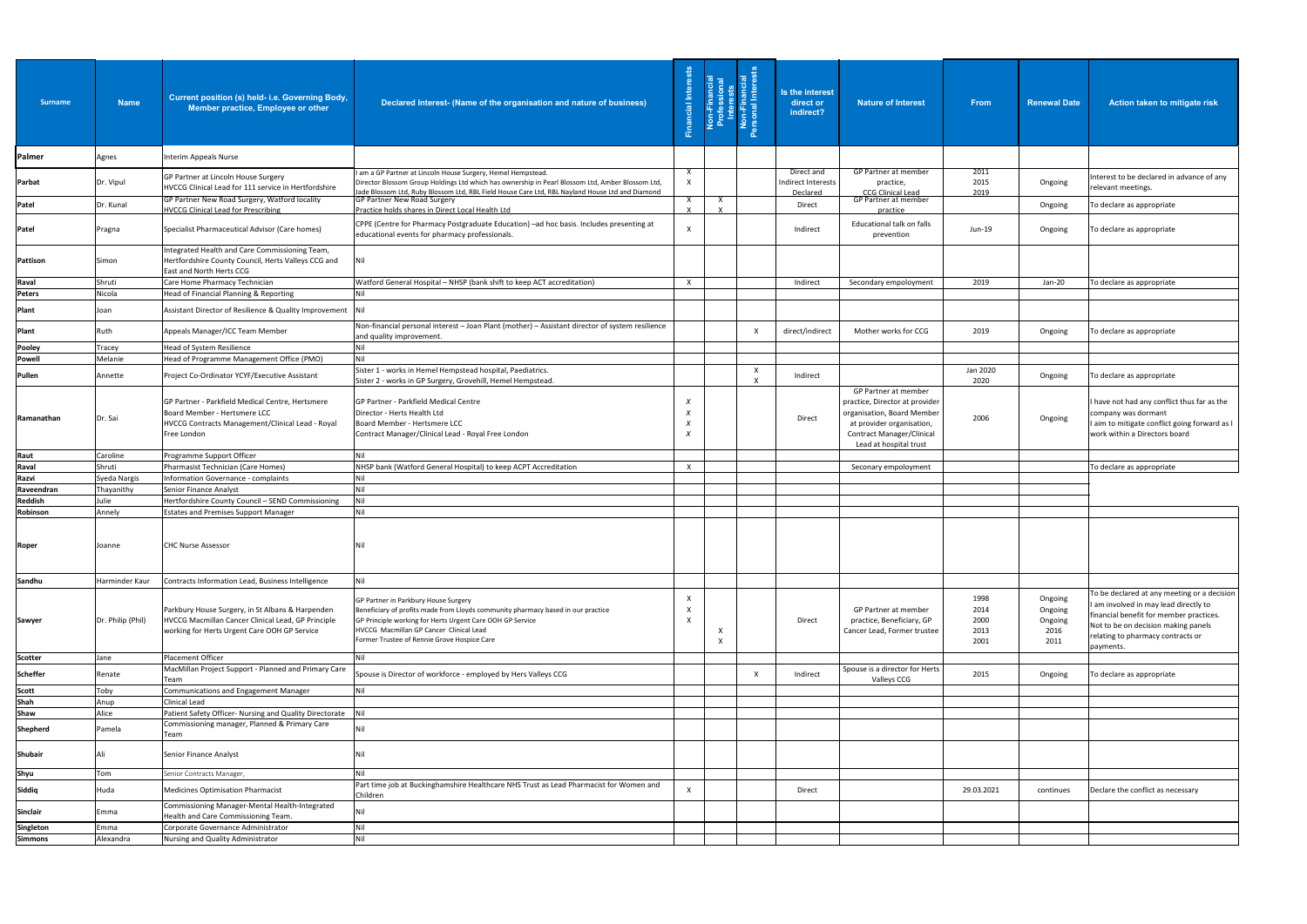| <b>Surname</b>           | <b>Name</b>             | Current position (s) held- i.e. Governing Body,<br>Member practice, Employee or other                                              | Declared Interest- (Name of the organisation and nature of business)                                                                                                                                                                                                                                                      | Financial Interests | Non-Financial<br>Personal Interests<br>nancial<br>sional<br>ests<br>$\leq$<br>52 | Is the interest<br>direct or<br>indirect? | <b>Nature of Interest</b>                                                                                                            | <b>From</b>                      | <b>Renewal Date</b>             | Action taken to mitigate risk                                                                                                                                                                                                                                                                   |
|--------------------------|-------------------------|------------------------------------------------------------------------------------------------------------------------------------|---------------------------------------------------------------------------------------------------------------------------------------------------------------------------------------------------------------------------------------------------------------------------------------------------------------------------|---------------------|----------------------------------------------------------------------------------|-------------------------------------------|--------------------------------------------------------------------------------------------------------------------------------------|----------------------------------|---------------------------------|-------------------------------------------------------------------------------------------------------------------------------------------------------------------------------------------------------------------------------------------------------------------------------------------------|
| <b>Sims</b>              | Jane                    | Senior Business Intelligence Analyst                                                                                               | INil                                                                                                                                                                                                                                                                                                                      |                     |                                                                                  |                                           |                                                                                                                                      |                                  |                                 |                                                                                                                                                                                                                                                                                                 |
| Sims                     | Lucy                    | Commissioning Manager CYPM                                                                                                         |                                                                                                                                                                                                                                                                                                                           |                     |                                                                                  |                                           |                                                                                                                                      |                                  |                                 |                                                                                                                                                                                                                                                                                                 |
| Sissou                   | Dr. Panikos             | GP Partner at Rothschild Hse Group, Dacorum locality                                                                               | GP Partner in Rothschild House Group<br>Prescribing Lead for Dacorum and Infection Control Lead for West Herts<br>Chair of Dacorum federation<br>Chair of HertsOne Federation                                                                                                                                             |                     |                                                                                  | Direct                                    | GP Partner at 2 member<br>practice's                                                                                                 | 1994<br>2015<br>2019             | Ongoing                         | Always putting the patient first in thought and<br>decision processes.<br>Currently there are no conflicts but I understand that<br>this may change in the future and potentially I may<br>need to be excluded from some decision making by<br>the chair of the meeting should that need arise. |
| <b>Slater</b>            | Emma                    | Care Home Improvement Nurse - Quality Team                                                                                         | Nil                                                                                                                                                                                                                                                                                                                       |                     |                                                                                  |                                           |                                                                                                                                      |                                  |                                 |                                                                                                                                                                                                                                                                                                 |
| <b>Smith</b>             | Natashia                | <b>HR Advisor</b><br>Finance Manager - Acute                                                                                       |                                                                                                                                                                                                                                                                                                                           |                     |                                                                                  |                                           |                                                                                                                                      |                                  |                                 |                                                                                                                                                                                                                                                                                                 |
| Sompura<br>Songara       | Gaurav<br>Dipesh        | Pharmacy and Medicines Optimisation Team                                                                                           | Nil                                                                                                                                                                                                                                                                                                                       |                     |                                                                                  |                                           |                                                                                                                                      |                                  |                                 |                                                                                                                                                                                                                                                                                                 |
| Spencer                  | Megan                   | Locality Support Officer- St Albans & Harpenden                                                                                    |                                                                                                                                                                                                                                                                                                                           |                     |                                                                                  |                                           |                                                                                                                                      |                                  |                                 |                                                                                                                                                                                                                                                                                                 |
|                          |                         | Personalised Care Programme Manager - Nursing &                                                                                    | Volunteer for The Brain Tumour Charity (member of the national brain - our Research                                                                                                                                                                                                                                       |                     |                                                                                  |                                           |                                                                                                                                      |                                  |                                 |                                                                                                                                                                                                                                                                                                 |
| Spice                    | Emma                    | Quality                                                                                                                            | Involvement Network and Health/Patient Information Reviewer.)                                                                                                                                                                                                                                                             |                     |                                                                                  |                                           |                                                                                                                                      |                                  |                                 |                                                                                                                                                                                                                                                                                                 |
| Springall                | Diane                   | <b>Primary Care Nurse Tutor</b>                                                                                                    | Family planning nurse CLCH based in Hertfordshire localities<br>Locum<br>Nurse St Albans locality<br>Richard Springall Director of Primeline Associated Ltd. There is no relationship commercial or otherwise<br>with HVCCG or NHS. I do not have a role in HVCCG purchasing.<br>Practice Nurse Lattimore/Village Surgery |                     |                                                                                  | Indirect                                  | <b>Secondary Employment</b>                                                                                                          | 2011<br>2019<br>2019<br>Mar 2021 | 2021<br>2021<br>2021<br>ongoing | To declare as appropriate                                                                                                                                                                                                                                                                       |
| <b>Stevens</b>           | Kevin                   | Finance Manager - Continuing Healthcare                                                                                            | Nil                                                                                                                                                                                                                                                                                                                       |                     |                                                                                  |                                           |                                                                                                                                      |                                  |                                 |                                                                                                                                                                                                                                                                                                 |
| <b>Stewart</b><br>Stuart | Lynn<br>Mary            | Head of Infection Prevention & Control<br>Communications and Engagement Administrator                                              | Nil<br>Nil                                                                                                                                                                                                                                                                                                                |                     |                                                                                  |                                           |                                                                                                                                      |                                  |                                 |                                                                                                                                                                                                                                                                                                 |
| Sutcliffe                | Anne                    | Administrator for Integrated Health & Care<br>Commissioning Team (on behalf of Herts County Council Nil<br>and Hertfordshire CCGS) |                                                                                                                                                                                                                                                                                                                           |                     |                                                                                  |                                           |                                                                                                                                      |                                  |                                 |                                                                                                                                                                                                                                                                                                 |
| <b>Sweeney</b>           | Joyce                   | Workforce Development Programme Manager                                                                                            | Nil                                                                                                                                                                                                                                                                                                                       |                     |                                                                                  |                                           |                                                                                                                                      |                                  |                                 |                                                                                                                                                                                                                                                                                                 |
| <b>Tailor</b>            | Misha                   | Medicines Optimisation Pharmacist                                                                                                  | Partner works as a Pharmacist for Alliance Boots (not in Herts Valleys).<br>Partner works as a Pharmacist for a GP Federation (GP practice not in Herts Valleys).                                                                                                                                                         |                     | Χ                                                                                | indirect<br>direct                        | Locum work, Spouse works as<br>a pharmacist                                                                                          | 2011<br>Apr 2019                 | both ongoing                    | To declare as appropriate                                                                                                                                                                                                                                                                       |
| <b>Taylor</b>            | Kelly                   | Office Manager - Corporate                                                                                                         |                                                                                                                                                                                                                                                                                                                           |                     |                                                                                  |                                           |                                                                                                                                      |                                  |                                 |                                                                                                                                                                                                                                                                                                 |
| <b>Taylor</b>            | Heather                 | <b>CHC Referrals Clerk</b>                                                                                                         | Family member works for CCG - Assistant Director of CHC                                                                                                                                                                                                                                                                   |                     | $\boldsymbol{\mathsf{X}}$                                                        | Indirect                                  | Sister-in-law works for the<br>CCG                                                                                                   | 1990                             | Ongoing                         | To declare as appropriate                                                                                                                                                                                                                                                                       |
| Teale                    | <b>Bridget</b>          | <b>CHC Administrator</b>                                                                                                           |                                                                                                                                                                                                                                                                                                                           |                     |                                                                                  |                                           |                                                                                                                                      |                                  |                                 |                                                                                                                                                                                                                                                                                                 |
| Tearle                   | Fiona                   | Assistant Director for Health and Care Integration                                                                                 |                                                                                                                                                                                                                                                                                                                           |                     |                                                                                  |                                           |                                                                                                                                      |                                  |                                 |                                                                                                                                                                                                                                                                                                 |
| Thenuwara                | Dr. Charitha            | GP Partner - Davenport House Surger, St Albans &<br>Harpenden locality<br><b>HVCCG Clinical Lead for Prescribing</b>               | Director - STAHFED<br>Employee of Smoothlines Skin Clinic, private dermatology clinic<br>Chair of local STAHCOM prescribing meeting                                                                                                                                                                                       |                     |                                                                                  | Direct                                    | GP Partner at member<br>practice, Director of GP<br>federation, employee of<br>private clinic, Chair of local<br>prescribing meeting | Oct 2017<br>Aug 2017<br>2011     | Ongoing                         | Patients registered at my practice are seen by<br>another doctor or not charged by me<br>DOI raised at any meeting, any conflicts<br>acknowledged and I refrain from any potential<br>conversation involving a conflict                                                                         |
| Thomas                   | Elizabeth               | Senior Finance Manager (Acute)                                                                                                     | Husband is Financial Controller for Guidant (part of the Impellam Group) who have contracts                                                                                                                                                                                                                               |                     |                                                                                  |                                           |                                                                                                                                      |                                  |                                 |                                                                                                                                                                                                                                                                                                 |
| Thomas                   | Gemma                   | Head of Planned and Primary Care                                                                                                   | to provide locum and temporary staffing.                                                                                                                                                                                                                                                                                  |                     | X                                                                                | Indirect                                  | Partner works for a provider                                                                                                         | 2019                             | Ongoing                         | To declare as appropriate                                                                                                                                                                                                                                                                       |
| Trueman                  | Alison                  | Nursing & Quality - Care Home Improvement Nurse                                                                                    | Nil                                                                                                                                                                                                                                                                                                                       |                     |                                                                                  |                                           |                                                                                                                                      |                                  |                                 |                                                                                                                                                                                                                                                                                                 |
| Tunstall                 | Rebecca                 | <b>Primary Care - Localities</b>                                                                                                   |                                                                                                                                                                                                                                                                                                                           |                     |                                                                                  |                                           |                                                                                                                                      |                                  |                                 |                                                                                                                                                                                                                                                                                                 |
| Turpin                   | Angela                  | Office Administrator                                                                                                               |                                                                                                                                                                                                                                                                                                                           |                     |                                                                                  |                                           |                                                                                                                                      |                                  |                                 |                                                                                                                                                                                                                                                                                                 |
| Ullah                    | Mariya                  | Patient Experience Performance Coordinator - Nursing<br>& Quality team                                                             |                                                                                                                                                                                                                                                                                                                           |                     |                                                                                  |                                           |                                                                                                                                      |                                  |                                 |                                                                                                                                                                                                                                                                                                 |
| Van der Merwe            | Johannes                | Quality Improvements & Adult Safeguarding Team                                                                                     | My wife works for Herts Valleys CCG as an Organisational & Learning Development Manger                                                                                                                                                                                                                                    |                     | $\boldsymbol{\mathsf{X}}$                                                        | Indirect                                  | Family related interest                                                                                                              | 2017                             | Ongoing                         | To declare as appropriate                                                                                                                                                                                                                                                                       |
| <b>Varia</b>             | <b>Fredrik</b><br>Mihir | Senior Pharmaceutical Advisor                                                                                                      | National Institute of Health and Clinical Excellence (NICE) Guideline Development Group Member - For                                                                                                                                                                                                                      |                     |                                                                                  | Direct and                                | Paid advisory work                                                                                                                   | 2015                             | All ongoing                     | No potential conflic                                                                                                                                                                                                                                                                            |
| <b>Vitry</b>             | Estee                   | Nurse?                                                                                                                             | <b>Acute Medical Emergencies NHS</b>                                                                                                                                                                                                                                                                                      |                     |                                                                                  | Indirect conflicts                        | Locum work                                                                                                                           |                                  |                                 |                                                                                                                                                                                                                                                                                                 |
| <b>Walker</b>            | Anne                    | PMOT Team - Business Admin Assistant                                                                                               | Nil                                                                                                                                                                                                                                                                                                                       |                     |                                                                                  |                                           |                                                                                                                                      |                                  |                                 |                                                                                                                                                                                                                                                                                                 |
| <b>Walker-Spiers</b>     | Sylvia                  | <b>CHC Nurse Assessor</b>                                                                                                          |                                                                                                                                                                                                                                                                                                                           |                     |                                                                                  |                                           |                                                                                                                                      |                                  |                                 |                                                                                                                                                                                                                                                                                                 |
| <b>Ward</b>              | Rebecca                 | CHC Retrospective Review Admin                                                                                                     | Nil                                                                                                                                                                                                                                                                                                                       |                     |                                                                                  |                                           |                                                                                                                                      |                                  |                                 |                                                                                                                                                                                                                                                                                                 |